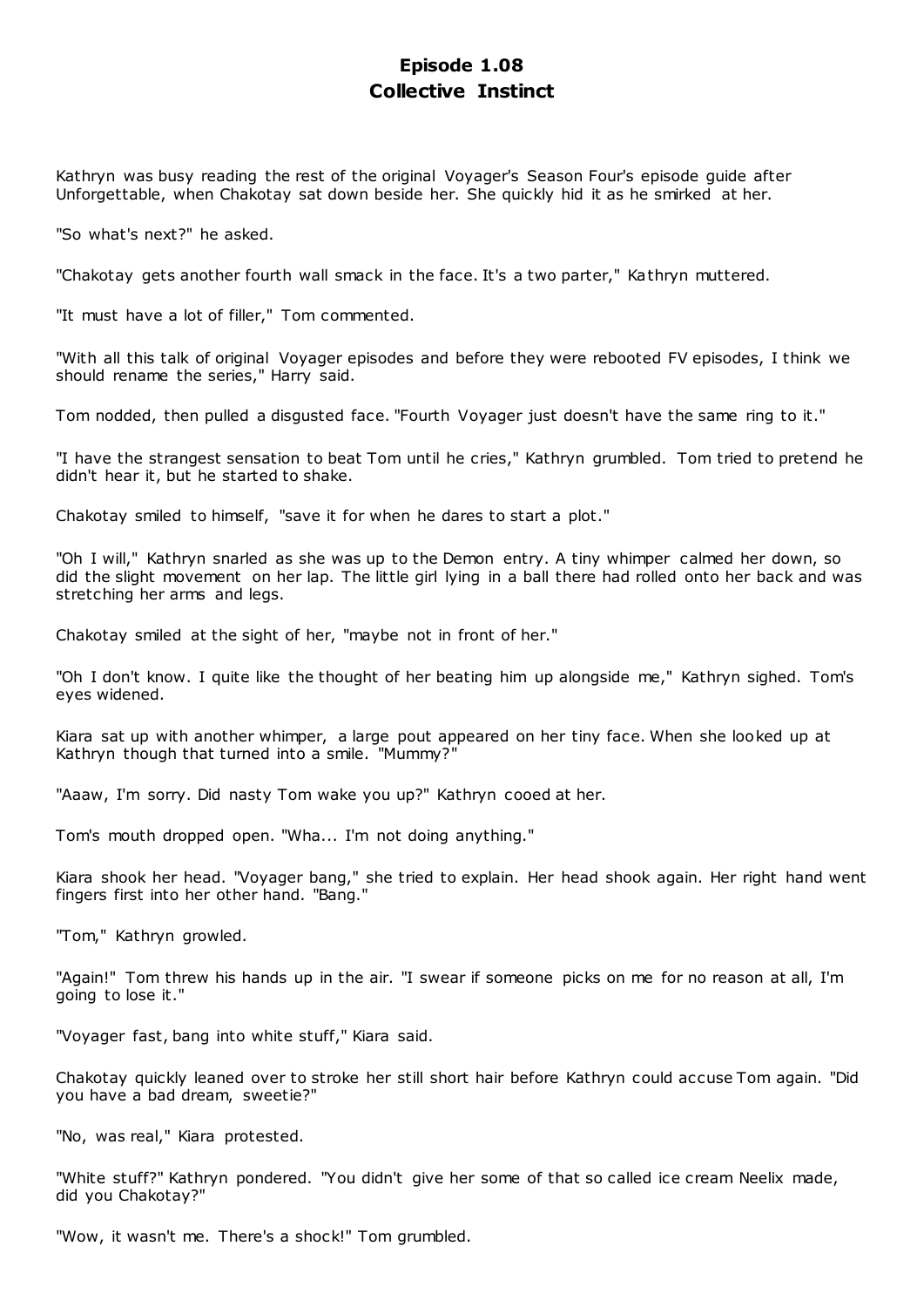Kathryn's eyes narrowed in his direction, the force of it he could feel burning into his back.

Chakotay meanwhile looked a little offended. "Neelix couldn't even eat it, he spent three days in Sickbay."

"Good," Kathryn shrugged. "What's the status of our supply shuttles?"

Tom only huffed in response. Harry quickly decided to answer for him, just in case, "shuttle one will reach the dilithium source in a couple of hours. We still have quite a lot left though. Shuttle two is on its way back, but Neelix says it'll be a day or two. Apparently he's loaded it up so much he can't go full speed."

"That makes no sense," Chakotay commented to himself.

Kathryn growled, the Demon part of her PADD wasn't helping. "We never find any dilithium when we do need it. If we have to, we can store it in the Deck Thirteen remains."

Chakotay's eyes couldn't help but widen. "Is that wise?"

"There's nothing there but rubble, who cares?" Kathryn just groaned.

For a moment it was peaceful, quiet. The strange shaped ship glided into orbit to cast a dark shadow over the small world below. It turned, almost span on the spot before edging away out of orbit again. As if it changed its mind it stopped suddenly. Without turning it shot straight towards the planet, the atmosphere swallowed it whole.

# **Two Days Later**

#### **Sickbay:**

The Doctor looked a little annoyed when he picked up the regenerator. As if it was a huge effort, he sighed loudly as he started to use it on his patient.

"I'm telling you, there's something there," the crewmember protested. The gash on his cheek disappeared after one more wave of the regenerator.

"Of course," the Doctor said to his relief. "There's plenty of things there that you could have tripped over or walked into. Thirteen is little more than a corridor of rubbish."

Another crewmember stood nearby, she raised her eyebrow and smirked. "Corridor? More like open field."

The first crewmember darted his head between them both. "I'm telling you, I didn't trip. Something flew out and hit me."

The doors flew open to allow half of Security Team One inside. As usual Thompson was talking the other member's ear off.

"Something could have fallen from the damaged ceiling. That is also possible," the Doctor said.

"Hmph, that deck was the problem central of Voyager for years. Now that it's destroyed we're all supposed to believe it's okay?" the crewmember groaned.

Thompson stopped talking long enough to wince slightly. "Another Deck Thirteen accident?"

The team stopped nearby the biobed, the Doctor sighed in their direction. "It's all right, he's another paranoid rubble tripper."

"So got hurt, claims something was there but no one saw it? That same deal?" Foster questioned.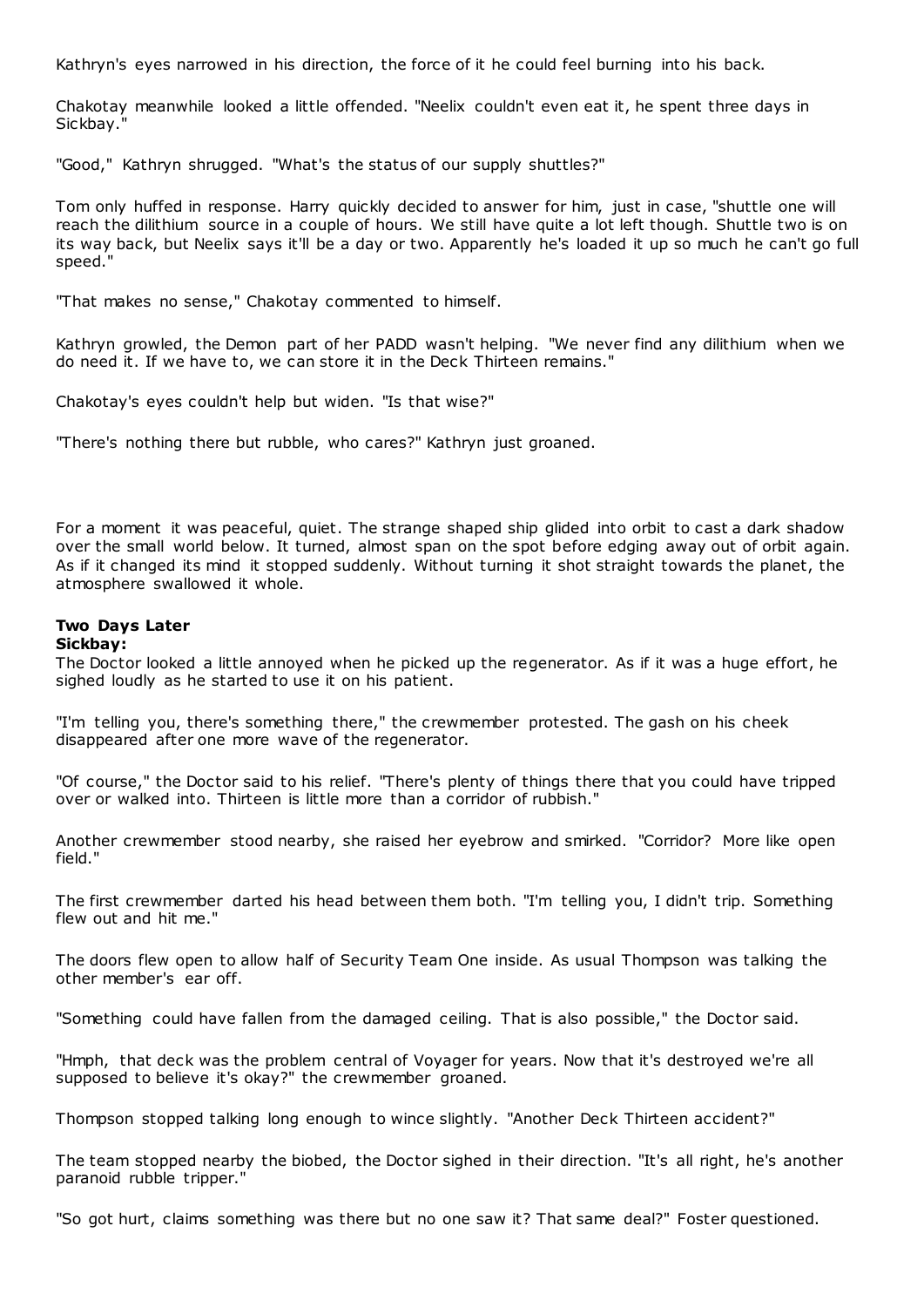The second crewmember nodded. "I was with him. I didn't see anything."

"Of course you didn't, it's pitch black down there!" the first crewmember spat.

"So how do you know it was a something?" Foster asked, trying badly to hide his nervousness.

The first crewmember glanced at him, then Thompson and finally at Foster again. "It felt like an arm. It definitely wasn't made of metal."

Thompson tried to laugh his own nervousness off. "Maybe Janice here got a bit sick of you."

The girl crewmember scowled at him. "My name's Rachel."

"I'm telling you. Thirteen is as active as ever. Why won't anyone believe me? I'm not the only one who thinks so," the male crewmember snapped. He pushed himself off the biobed to storm out.

"That's the third repair personnel accident in two days," the Doctor sighed. "Perhaps it does warrant another Security visit."

"Nah," Thompson laughed, waving off his suggestion. "It's dark, everyone's creeped out, there's rubble everywhere. Accidents happen and they don't like to admit it. Believe me, I know..." Foster nodded furiously. "Foster's an expert in that field." He stopped nodding and narrowed his eyes at him instead.

"Still..." the Doctor said.

"Relax Doccy, it's just paranoia like you said," Thompson said.

The Doctor let himself sigh, "perhaps, but why now? Repair crew have been on that deck for months now."

Triah sighed as she looked at the state of her quarters. There was a piece of dust of the wall. She couldn't believe it, her room was now a mess. She picked up a cloth and wiped the dust of the wall. The room was perfect again. The door chimed.

"Come in," Triah said happily.

The door opened, Craig walked in. Triah immediately made a little squeaking noise and put her hand out. Craig stopped walking abruptly with a groan. He'd forgotten again. His feet scrapped across the mat over and over until Triah looked happy enough.

"It's only been three, almost four years little bro," she said with a smile.

"Uh huh, do you want to go or not?" Craig asked with a sigh

Triah didn't look so sure. "Hmm, Security seems like a messy job. Maybe..."

"It's not," Craig quickly butted in. "With James gone all Thompson wants to do is play cards."

"Oh so no Deck Thirteen patrols? Good, that place gives me the heebie jeebies," Triah smiled in relief.

"Yeah I'd say that's normal, but your reasons for it aren't," Craig commented.

Triah gave him a funny look, she then got it and scowled. "Worrying about explosion residue and black soot getting all over you is definitely normal. Worrying about ghouls and goblins isn't."

Craig smiled, then laughed. "Yeah you're not wrong about that part."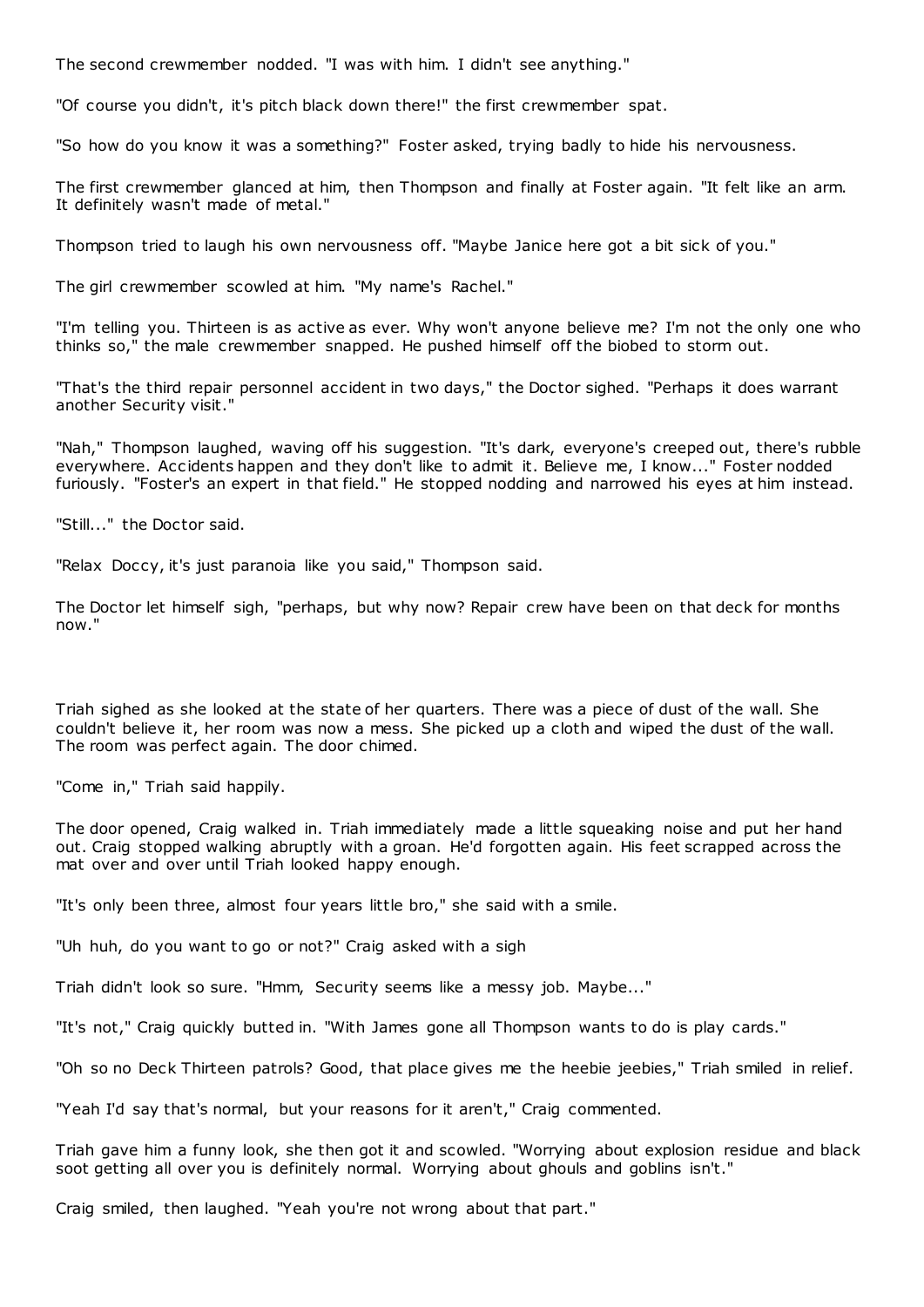"I assume James is all work and no play, hmm?" Triah questioned. "I didn't think you'd befriend someone like that." She headed for the door.

Craig looked a little confused. "No, why... Oh. No, Thompson is a sore loser. James beat him once and he's never wanted to play him again." Triah giggled as the pair left her quarters. "Although if something happens, James is more likely to actually work. Thompson's a bit of a pansy."

Triah gave her brother a playful shove, then checked her hand afterwards. He only rolled his eyes. "If you're calling him that, he must be."

#### **Cargo Bay One:**

"Captain, this is Arturis, he was a huge help..." Neelix cheerfully said.

Kathryn panicked for some reason, "eew, I don't think so. We've already got our quota for weird ugly assed aliens on this ship!" She shoved the alien visitor to one side on her way out.

"But," Neelix whimpered. "He's good with languages and junk. Perhaps he can help with the scrambled messages from Hunt..."

Kathryn stomped back very quickly, she quickly grabbed Neelix by the scruff of his shirt. The alien standing beside him didn't look surprised. "Don't make me call Security."

"I'll pilot him back to the planet," Neelix continued his whimpering.

"Don't bother, he's probably got a disguised ship nearby," Kathryn said towards the alien. "You can take Seven with you. I'm sick of her Borg boobs always being in my face." Again she stomped off.

Nearby Chakotay had overheard this and was covering his embarrassed face with his hand. He quickly hurried after her. "Captain."

"Ugh, what now?" Kathryn groaned once she had stopped.

"Hand over that damn PADD," Chakotay ordered her. Oddly she didn't seem mad at that, she just tried to look innocent. "Nothing has happened. Everytime something may happen, you somehow know how to solve it."

"Name one time that happened," Kathryn snarled with her arms folded.

#### **Obvious flashback:**

"Captain there's a Hirogen ship nearby, it's adrift and..." Harry reported. An airborne teaspoon flew into his face to interrupt him, it batted him right in the eye. "Ow!"

"Do not ever mention the H word or anything related to it ever again!" Kathryn screeched at him. "Keep us on course."

#### **Another one:**

"... Apparently he's a weapon specialist. With the Hir... er big tall aliens annoyed with us, we could do with a little upgrade," Chakotay said.

Kathryn thought about it for a moment. Her gaze went over to Seven sitting in a nearby chair, then went back to her first officer. Eventually she climbed out of her seat, clutching it tightly. Everyone was shocked when she pushed it as hard as she could towards Seven. The force of it knocked the ex drone flying to the ground.

"Problem solved," Kathryn said.

#### **Yet another flashback:**

"Hey Neelix, want to come with us on the shuttle mission to the nebula thing?" Tom asked cheerfully. Chakotay beside him just groaned.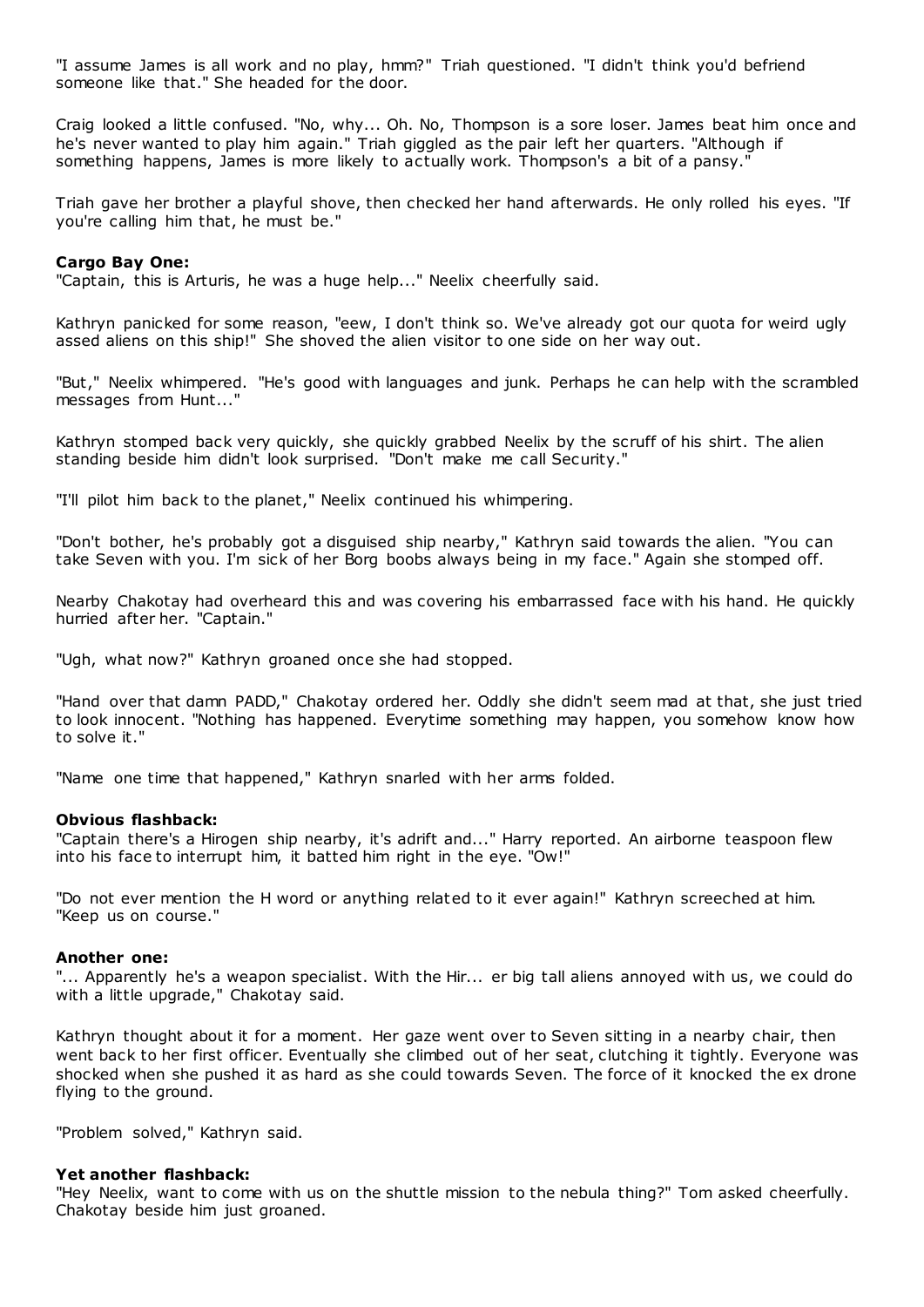Neelix grinned, "sure!"

Kathryn meanwhile was sweating buckets. "Aaaw man, this is a tough one."

Chakotay looked over to her, eyeing her suspiciously. "As long as the Captain is okay with it, I am. I'm sure it won't be *dangerous* or *life threatening*."

Kathryn made a little sad squeak. It sounded almost cute. Suddenly her sad face was gone and she was happy again. "Forget Neelix, take Seven."

Nearby Seven raised her eyebrow.

#### **I bet this is already getting old:**

"Man, I love fixing cars on the Holodeck," Tom said to himself as he walked down the corridor. He had not noticed Kathryn sneakily following him. "Oh well, at least I can fix that perfectly nice guy's ship and totally not be jealous enough to have some life crisis for him to take advantage of."

Kathryn screamed as she tackled him to the ground. It happened so suddenly Tom could only just curl up in a ball as she started smacking him.

"Nooo stop! Captain please!" he cried.

"I'll teach... you to have... sucky episodes!" Kathryn growled, pausing each time she hit him.

"No! This doesn't involve Seven. Please," Tom cried.

Kathryn stopped. He quickly threw his hands over his face just in case she continued. He saw his chance to escape when she pulled a PADD out of her pocket. When the anger started to once again form in her face he knew he had little time to do so.

"Liar!" Kathryn screamed at him.

Tom scrambled to run but in his panic he got half way up and tripped over his own feet. Kathryn found it easy to beat on him again.

"I... hate... possession... like incidents!" Kathryn shouted with each hit. "And I hate..." she stalled to gear up for one last blow, or more accurately a kick. "Woe is me Tom stories!" Once the kick was delivered she had to stop to get her breath back. "Oh I'm so bored, Starfleet's boring, B'Elanna doesn't get me, oh a nice ship. Oh look I'm possessed or brainwashed. This has made me realise I was taking things for granted. The End. God! I thought Seven's crap were all the bloody same." She stomped off, leaving poor Tom in tears.

#### **One more for the road:**

Kathryn was busy having some sort of staring contest with her computer. The computer seemed to be winning though as she was getting more and more irritated.

Eventually the computer found out that winning only earned it a fist in its screen. Kathryn charged out of her Ready Room after five minutes faffing around with the replicator. When she arrived she actually looked relieved to find Seven on the Bridge, standing behind the command chairs.

"Uh, what was that strange symbol that appeared on our screens?" Harry asked.

Kathryn made her way over to Seven's side as the ex drone worked on the station there.

"Oh just some virus, or something. Or a game, I dunno," Kathryn badly tried to cover. Everyone looked shocked as she put a hand and hanky over Seven's mouth. She struggled but eventually she passed out. "Phew, that'll keep her out for a few hours. Lets go get that Omega thing sorted before she wakes up."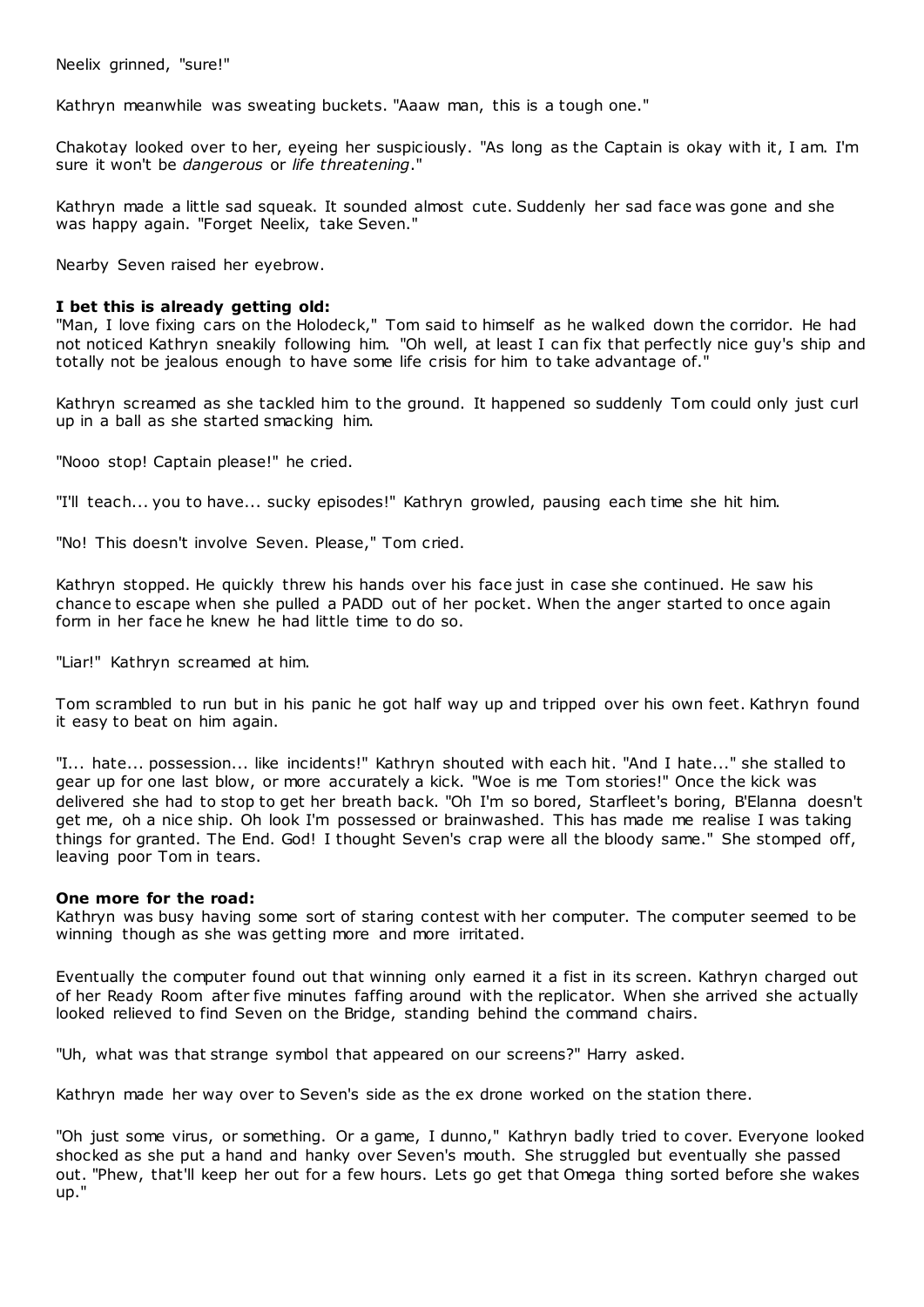#### **Present:**

"Well that still happened, so it doesn't count," Kathryn argued.

"Uh huh, how do you explain the rest?" Chakotay smirked.

#### **Yes, I lied:**

"We'll all have to go into stasis, except me of course," the Doctor beamed.

"You can't run the ship on your own," Chakotay pointed out.

The Doctor nodded, "yes, but one crewmember was also immune to the effects."

The console nearby beeped loudly when Kathryn shouted something, it managed to just drown her out. She marched off ranting and raving.

"I was wondering how we were going to interrupt -censor one swear worded sentences," Chakotay said nonchalantly.

Voyager was hanging around just outside a massive nebula. Suddenly it veered around almost 360 degrees to get away from it.

"We still went through it," Kathryn protested.

"Yes, after you threw Seven into your stasis pod and chucked heavy objects on top of it," Chakotay said.

Kathryn tried to look innocent, "no I didn't. Somebody else did."

Chakotay cleared his throat, "you did give the order to, so that counts."

"Hmph," Kathryn grunted.

"Remind me what happened at the Demon planet again," Chakotay said.

Kathryn rolled her eyes, "oh for god's sake. Nobody liked the original and its sequel, only the damn writer did. That's a bad omen on its own. The Fifth Voyager *sequel* without the original was just as stupid. You should be thanking me for that one!"

"We all thanked you for that," Chakotay nodded. "You can't keep relying on the information you found. You don't even know where it came from. We've missed out on so many opportunities; new weapons, allies, shortcuts. It's not funny anymore, if it ever was."

"Please! That alien with the bean shaped head was going to be nothing but trouble," Kathryn protested.

Chakotay shook his head, "perhaps, but you're not supposed to know that. Besides I hardly think his interference would have shattered the space time continuum."

"Ah ha, what about The Killing Game? I wasn't responsible for that not happening," Kathryn said smugly.

Chakotay shook his head and smiled smugly. "Only cos you didn't know how that started, nobody does."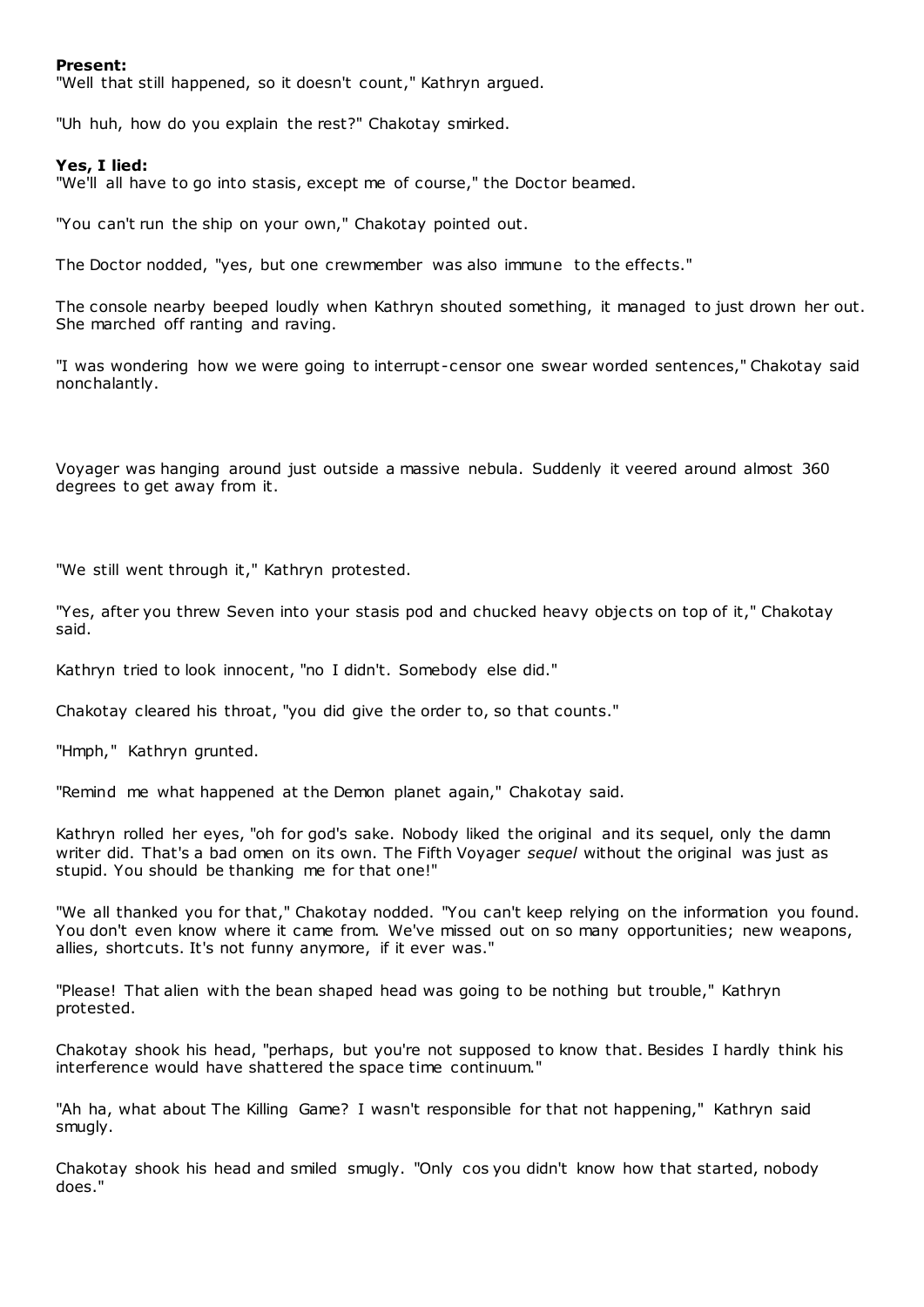"Good, cos five back to back Seven centric or Seven saves the day incidents and I may have to chain her up to her alcove again," Kathryn grumbled. Chakotay laughed nervously, quietly hoping that she wouldn't do that again. "She's an ex Borg, so what? We both know its her other assets that get her the attention, the Borg stuff is just an excuse."

"Kathryn, you were the one that told me to avoid fourth wall talk and jokes. Just give the PADD back and we'll do what we usually do, forget it ever happened," Chakotay said as he held his hand out.

"Fine!" Kathryn snarled. Once he held it he smiled in victory but was surprised to see Kathryn doing the same. She ran off laughing, "joke's on you, sucker. This was the last entry."

Chakotay sighed and his shoulders slumped. "Looks like the Borg ones are done for then."

"What do you mean she kicked you out?" a deep booming voice yelled. All the alien Arturis could see was a humanoid shadow in front of him, he expected that when he read the sign on the door he went through. It also made him wonder who he had really gotten mixed up with. This *Boss* character was a little colourful to say the least.

Arturis smiled meekly in front of him. "I think she knew. Typical Janeway."

"That's my line," the deep voice muttered in contempt.

"I can still make it work. I'll bring the bait closer to Voyager so they'll discover it themselves," Arturis sneered. "She won't expect something that doesn't happen in the original ti..."

The shadow appeared to stand up. "Oh so she found my little parting gift, did she?" Arturis was surprised when he started to laugh. "I didn't expect her to skip everything on that little list, but no... this can still work."

"Why, why would you give her information about my plan?" Arturis demanded. The desperation in his voice made the man in the shadows chuckle again. "Captain Janeway, no Voyager deserve to be slaves to the Borg after what they did to my people. You've ruined that."

"Relax," the Boss said once he had stopped laughing. "I know Janeway and she's not one to pass up a ticket home. Do as you said, keep the bait hanging. I in the meantime will give her a little nudge towards it."

#### **Voyager:**

"You know, I have the feeling we've forgotten something," Harry said.

Tom was standing next to him at Opps, he gave his friend a frown. "Like what?"

"I don't know, but it seems important," Harry said.

"Maybe Chakotay crashed another shuttle and we've just left him behind," Tom replied.

"I don't think so," Harry said.

"Why?" Tom asked.

"He's on the Bridge right now," Harry said as he pointed at the command chairs.

"Oh, yeah I knew that," Tom muttered.

The turbolift doors opened. "Commander?"

Tuvok glanced back over his shoulder, he saw Craig, Triah and the rest of the Security team step out. "Yes?"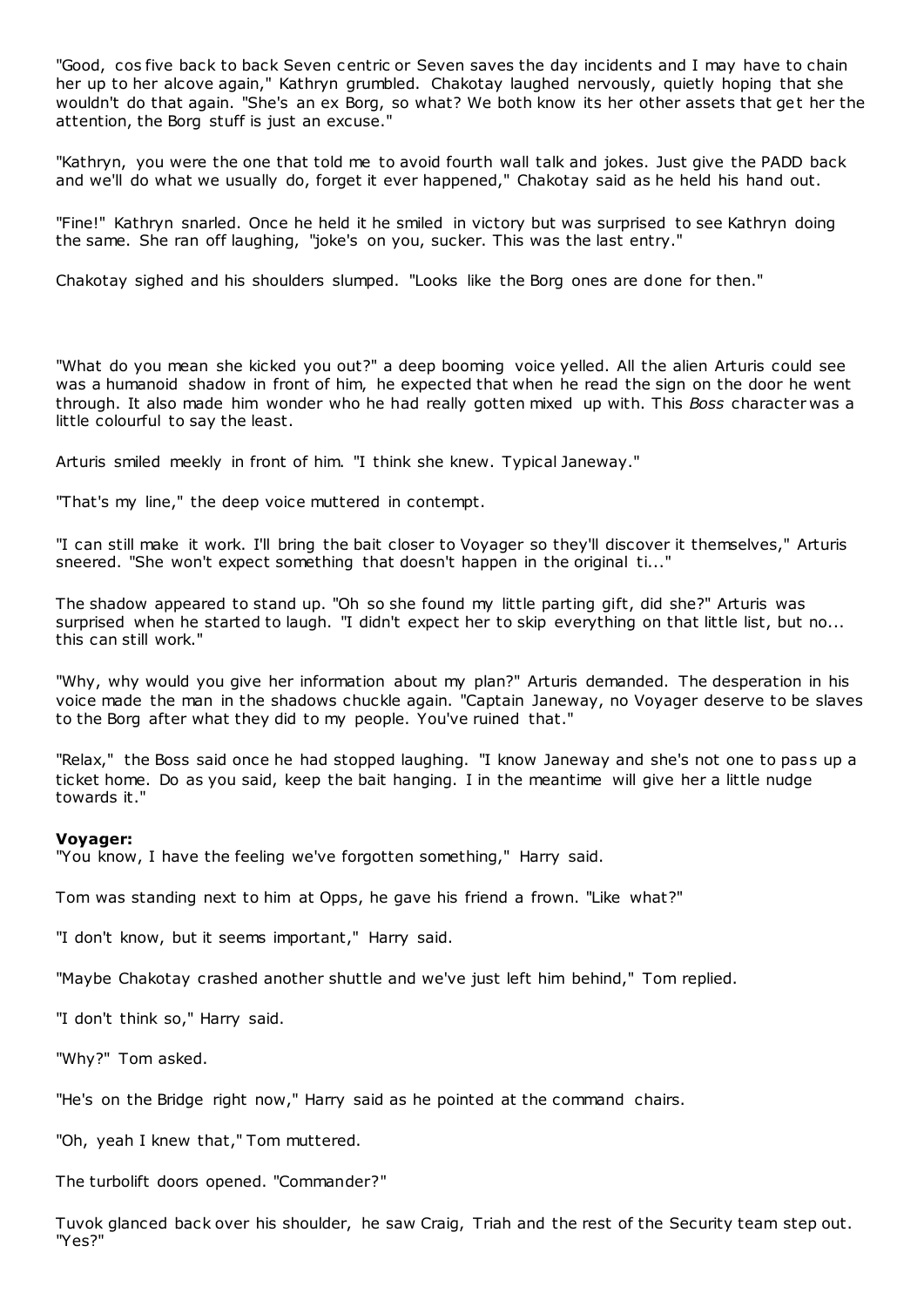"We were in the middle of a... um," Craig stammered.

Foster shrugged, "patrol."

"Yes, that and Thompson brought something up," Craig said, smirking towards Thompson.

He grunted and folded his arms in a huff. "I don't cheat." Foster elbowed him. As it was usually the other way around, the pair's faces looked like Foster had just stolen a cookie straight from Thompson's hands. "We erm covered that whole deck, I didn't skip any part of it. See, no cheating."

Tuvok's eyebrow raised. "So Mr Thompson brought something up when you were playing cards again. What was it?"

Triah smiled while the boys each turned bright red.

"It was Craig's idea," Thompson blurted out. The others stared at him. "Fine! I remember James saying he'd beat me... at patrolling, tomorrow. Well today is *tomorrow* and well..." His hand gestured to the rest of the team.

Foster rolled his eyes, "yes cos that's the only thing he could beat you at." Thompson paid him back for the elbow before.

Tuvok looked a little concerned. "Mr Taylor didn't report for duty?"

Harry's eyes widened, he then looked across at the empty Engineering station. "Oh! Neither did Jess."

"Does that explain your feeling?" Tom asked. Harry nodded. "Now that you mention it, I haven't seen her for days."

"The shuttle," Chakotay said quietly.

Kathryn leapt out of her chair. "All stop!" she screamed at the top of her lungs.

Tom cringed as he ran towards the helm. Unfortunately the person who was there already took her command a little too literally. Voyager stopped so quickly, everyone who were standing lost their balance. Harry was unfortunate enough to bump his head during the ordeal.

He wasn't the worst off though. Tom's run had turned into a somersault, then into a roll towards the front of the bridge.

"Oh, next time, do it a little gentler Tom," Kathryn groaned.

With his back on the floor and his legs sticking up against the viewscreen, Tom was hardly in a position to reply. All he did was groan as to him the whole bridge span.

"Yeah Tom," the helmsgirl tried to cover as she discreetly manned the Engineering station.

"Not that, that wasn't fun..." Craig said as he picked himself off the floor. He groaned when he spotted Triah looking a little panicked at her clothes. "The floor's not dirty!" She shook her head. "But what's going on?"

"Jessie and James took a shuttle to a nearby system. Tom said that they had docked," Chakotay replied.

"Sure," Tom said in a dizzy voice.

"Then why aren't they on the ship?" Kathryn asked.

Tom glanced at Kathryn, or Kathryns to him. He wasn't sure which one was real. "Uh, must be Captains."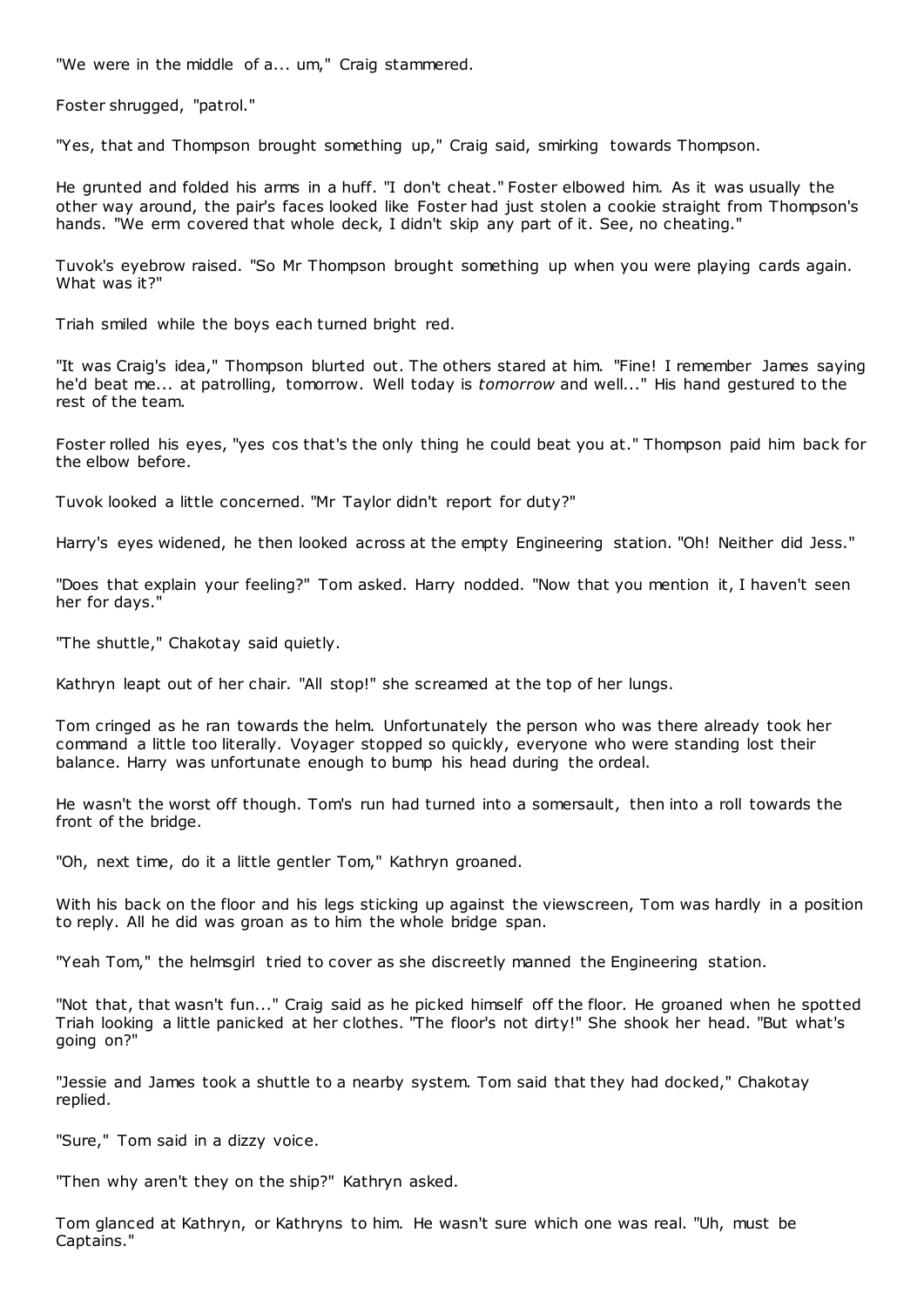Harry cringed. "Didn't he go off in a huff when Janeway yelled at him for breathing the same air as Kiara?"

Chakotay laughed as he glanced over to Kathryn. She had recently picked herself up off the floor and her hair was a mess because of it. He quickly made that smile disappear.

"Well he was!" Kathryn snapped.

Tom shook his head, but that just made it worse. "Woah, someone needs to slow the ship down." He started to crawl to the helm.

"Well who was at the helm when the shuttle apparently docked?" Kathryn asked. Almost everyone's heads went to the ex helmgirl at the Engineering station. She chuckled nervously. "Great. Reverse course. We have to find them."

"But we're already going backwards," Tom stuttered. He was about to tap the helm controls when Kathryn grabbed his wrist. "Oh, so that's the real one." He tried to get up but wobbled doing so.

"Chakotay," she said. Chakotay got up to take over. When he got to the helm she gave him a warning scowl. "Try not to crash!"

"I'm not Troi you know," he said.

Kathryn nodded, she smiled apologetic. "That's true. Tuvok scan the area. Maybe we can still detect them from here."

"There is no sign of a shuttle anywhere in the area," Tuvok said.

"Hold on, I'm detecting transwarp signatures. I think a Borg Cube was here, two days ago," Harry said.

The crewmember laughed nervously. "I think I'm gonna skedaddle." She did as she said she would, run.

"Oh great, does that mean they've been assimilated?" Triah asked.

"You don't have to jump to conclusions," Chakotay said.

Triah frowned, "why not? I can do what I want."

Chakotay groaned, "I meant you shouldn't, the Borg being there could be just a coincidence."

"Yeah, lets hope they haven't. Can you imagine Jessie without hair?" Tom asked. His hand went to the nearby banister to keep him straight.

Everyone thought for a few seconds, a few of their faces turned pale.

"She'll either commit suicide or she'll kill us," Craig said.

"Oh well, there's no chance that James has survived then," Tom joked. Everyone gave him the same blank stare. He shrugged. "What? Imagine if it was Janeway. The idea of Janeway as a Borg gave me nightmares every day while we were in Borg Space."

Kathryn's hand went to her own hair. She shook her head angrily. "As if I would be a bloody Borg!"

Chakotay glared up at the ceiling as if he was complaining silently to his animal guide. Craig frowned and looked up at the ceiling as well, then at Triah and his team. They shrugged.

"Er, I hate to interrupt the glaring but I think that Borg ship is in a nearby system," Harry said.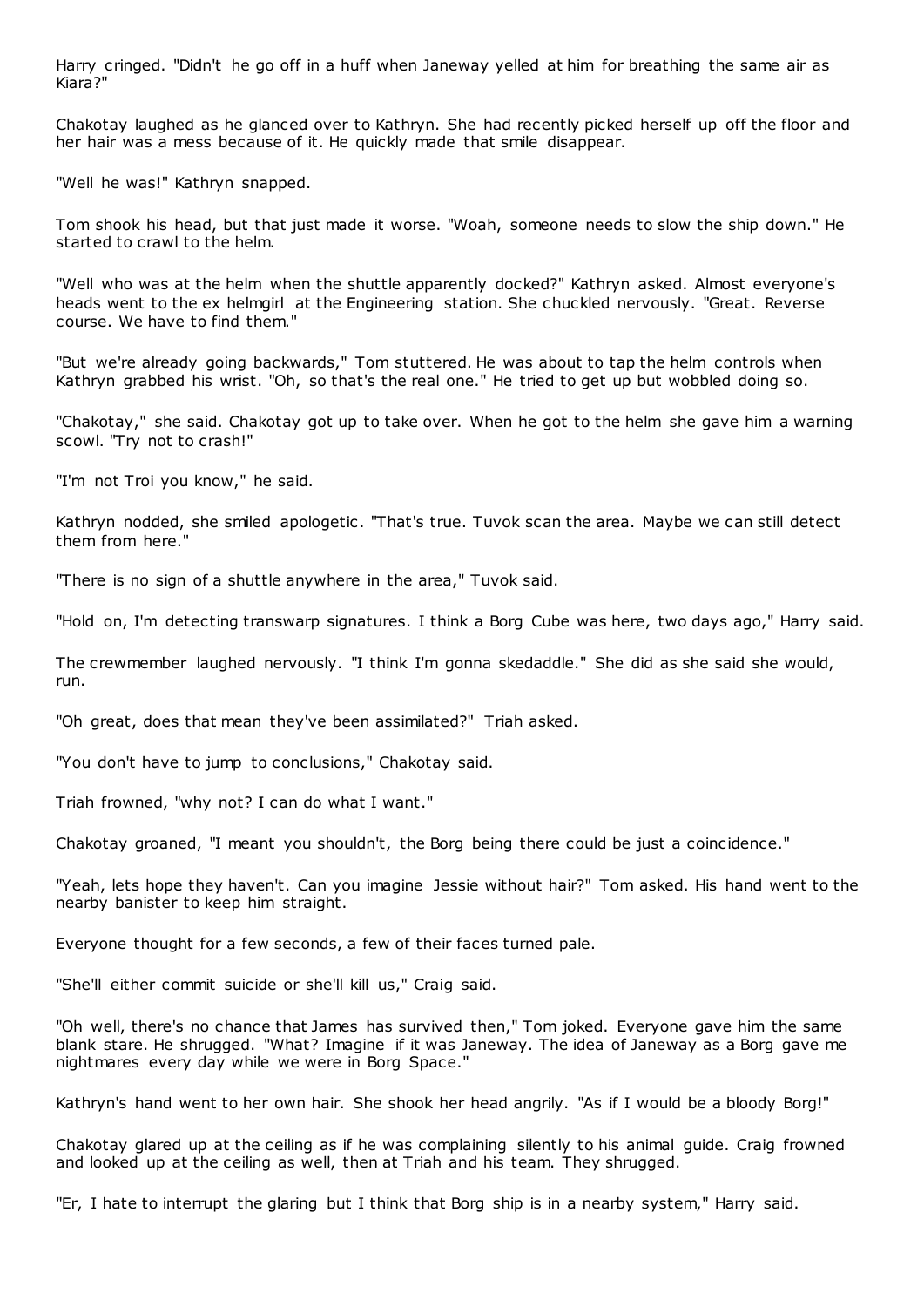"Set a course," Kathryn ordered.

"May I remind everyone that there's no proof that the shuttle even encountered the cube, let alone been assimilated," Tuvok said.

Triah nodded, "yeah and they're the Borg. You don't wanna mess with them."

#### **Meanwhile, Unimatrix 01 (the one after the forest):**

The Borg Queen stared at the image of Voyager jumping into warp on a round screen in front of her. She smirked evilly. "That's right. Take the bait. It will be your last."

"Oh great, she's talking out loud to herself again," Seven's dad said. "Beats the whole point of a hive mind if you ask me."

Seven's mum nodded, "I miss the Alice Krige Queen, she had style."

"And she wasn't a melodramatic nut job who talks to herself," Seven's dad laughed.

The Queen's head twitched to the left, a holographic screen appeared there. On it was just an image of empty space. She hadn't seemed to notice that yet or was expecting it. "This time we'll have our revenge, thanks to our new... friends."

"I've noticed ever since she joined drones have been slipping up on the futile pronunciation," Seven's mum said.

Seven's dad looked a little shocked, "I know! I accidentally said it wrong the other day. It just doesn't sound intimidating. It sounds like I'm announcing that there's a lack of tills."

"Wait," the Queen grumbled as she spotted the screen. "What happened to Cube 37?" Her eyes closed.

"See, there's no reason for that, we're all supposed to be one mind," Seven's dad whispered.

Seven's mum laughed quietly, "we *were* anyway."

The Queen swung around to glare at them. "What is this, how long have you been disconnected?"

"Uh," the two only had time to reply before they were c onnected again to the insane queen.

"Why does this keep happening?" The Queen said. Her attention went back to the empty screen. "Cube 37 I can't hear them at all. Our connection has been damaged since... What has Janeway done this time?" she hissed the last few words, especially the Janeway part.

"We've arrived," Chakotay reported

"Harry, where's our cube?" Kathryn asked while pacing the centre of the Bridge.

"The power on that ship has been seriously drained. It's on the fourth planet in the system," Harry said.

"On?" Chakotay asked.

"Yeah, the readings are coming from the planet's surface," Harry said.

Craig looked a little worried, "it must have crashed."

"Stating the obvious again, Craig?" Triah asked.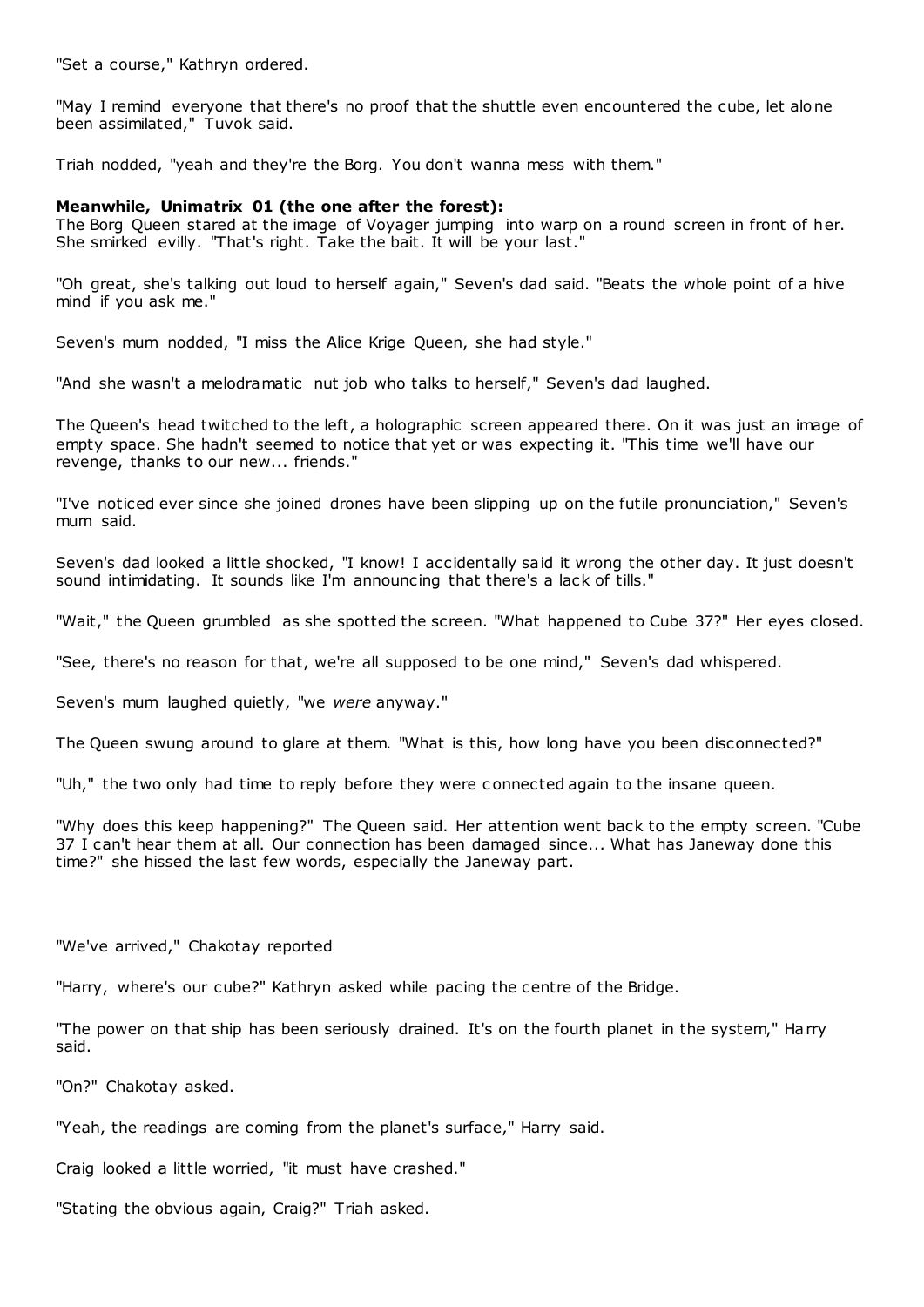"No, it could have landed," Craig rolled his eyes.

"Are there any lifesigns?" Kathryn asked.

"Only a few," Harry said.

"Are any of them Human?" Kathryn asked.

Chakotay shook his head. "Again, big leap. The shuttle could have easily gotten lost or crashed somewhere else. A Borg ship in the same area and time doesn't mean..."

"I've found two human lifesigns and remains of a Federation shuttle alongside the cube's readings," Harry said. Chakotay gave him a glare, "sorry."

"Forget it," he sighed.

"Chakotay, prepare an awayteam. Bring weapons," Kathryn said.

"But why? There are only a few Borg lifesigns, they won't pose a threat," Harry questioned.

"No, but Jessie without hair will," Tom said.

"Exactly," Kathryn said.

"Tom, Tuvok, you're with me," Chakotay said. He looked towards the Security team, every one of them were shaking their heads. "Nah, I've got enough fodder." Tuvok stepped into the turbolift first, Chakotay joined him seconds later.

"Oh god, this is suicidal," Tom muttered as he stood up. He then frowned, "wait. Who's the fodder?"

"I wouldn't like to be them," Craig muttered once Tom had gone into the lift as well.

Kathryn raised her eyebrow, "why did Chakotay pick Tom of all people? One smart remark and he'll be killed faster than a Killing Game parody."

Chakotay popped his head through the turbolift doors, not literally of course. "Ah ha, fourth wall joke Captain?"

Kathryn cursed under her breath. "So close!" She stomped off to the Ready Room, "I haven't a coffee in minutes, this is ridiculous."

Chakotay, Tuvok and Tom dematerialised on the surface. The whole area was covered with debris from the cube. Dead drones were scattered all over the wreckage, most of them burned beyond recognition.

"Tuvok, scan for the human lifesigns," Chakotay said.

"Aye Commander," Tuvok said and he brought out a tricorder.

"I wonder how many Borg drones we are going to have in the main cast?" Tom asked.

"I don't know, three for the time being. Probably by the end of the season all of us will be drones," Chakotay replied.

"Commander, I think I've found them," Tuvok said.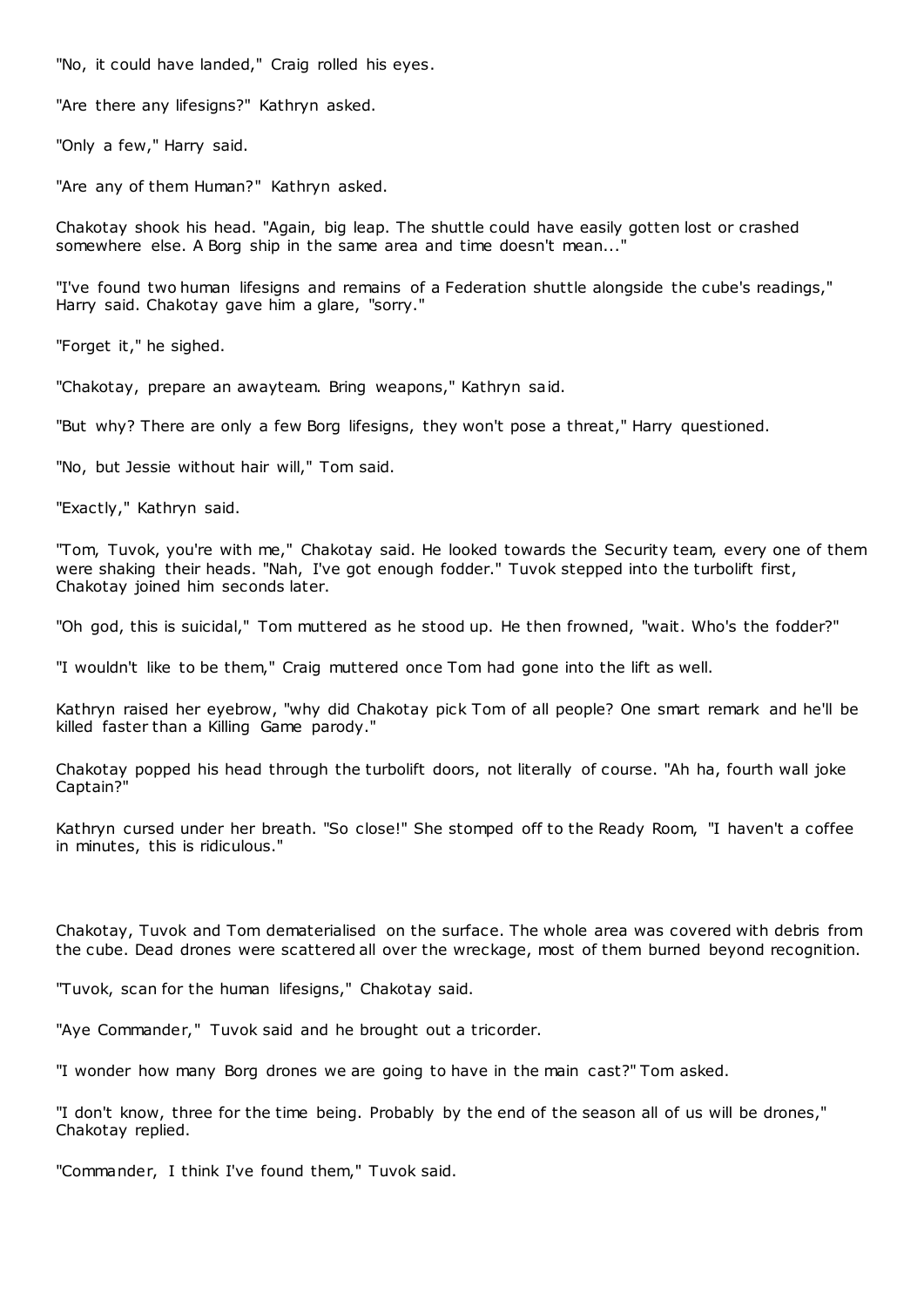Chakotay walked over to his position. Tom slowly followed. Tuvok and Chakotay pulled some silver wreckage away. Underneath were two drones without as much technology on them. Like the others they were injured but not as badly.

"Geez, the Borg can assimilate people way too quickly now," Tom muttered.

"Their lifesigns are fading, we'd better get them back to Sickbay," Tuvok said.

Tom knelt down and he picked up Jessie's arm. Chakotay and Tuvok looked at each other, Chakotay with a puzzled look and Tuvok with a Tuvok look. Tom stood up after he finished what he had done.

"See look, even when they're Borg, they're still all over each other," Tom giggled. Chakotay and Tuvok looked at the pair then back at Tom.

"Tom, you need help," Chakotay said.

Tom just grinned. "Thanks."

"Chakotay to Voyager, we've found them. Five to beam up," Chakotay said.

# **Sickbay:**

"It is very strange. They are already disconnected from the collective," the Doctor reported.

Kathryn felt a little relieved, she looked back at the two patients. She noticed Tom finishing treating Jessie's burns at arms length, then go over to James to do the same exact thing.

"I assume whatever happened to the cube happened almost immediately after they captured the shuttle. Considering what we know of the Borg, it still doesn't explain why they're not connected," the Doctor said.

Kathryn shook her head. "I'm grateful they're not. Having one Seven is bad enough."

The Doctor smiled but he was a little offended for Seven though. "Seven was a special case, assimilated as a child and with the Borg for twenty years. Assimilated for five minutes may be traumatising yes, but it shouldn't change their entire personalities."

"Hmm, more than just a burn wound," Tom muttered, he moved a regenerator over James' forehead.

The Doctor nodded. "It looks like they were still in the shuttle when the Borg was attacked or damaged. It likely protected them from the crash. That's also further proof they weren't captured for long."

"How long will it take to remove their technology?" Kathryn asked.

"I'm not sure, it'll take a lot longer if Jessie wakes up," the Doctor replied.

Right on cue there was an ear piercing scream. Tom soon ran over in a panic . He tried to look calm once he had joined them.

"So I was thinking about it and I figured that I'd concentrate just on James. He's like my best friend ever," he said.

Obviously Kathryn and the Doctor weren't born or activated yesterday and weren't stupid either. They just stared at him until his shoulders slumped.

"I'm still not going near Jessie, I'd like to keep my parts," he muttered.

"Doctor," Kathryn said when the screaming picked up again.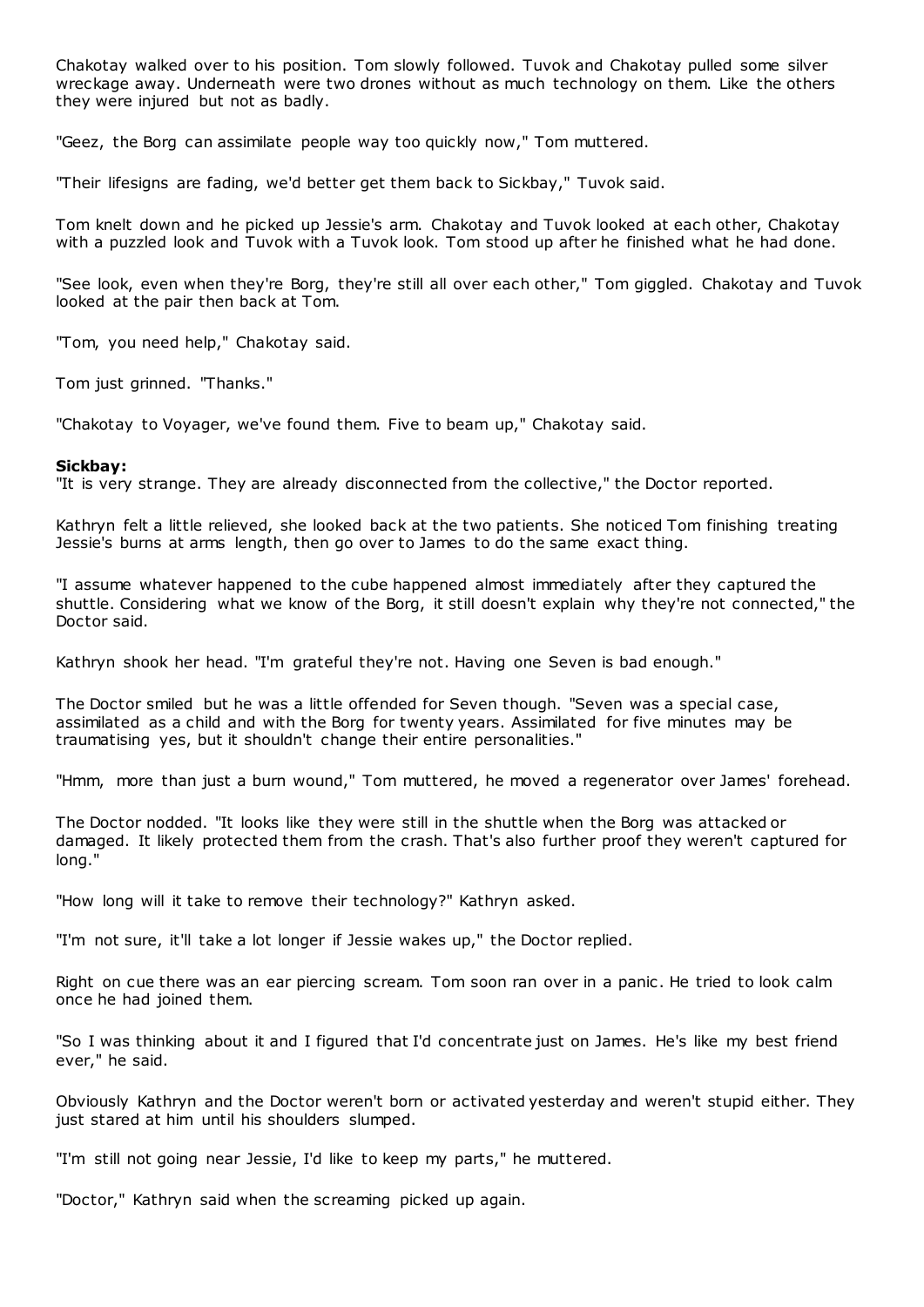The Doctor quickly picked up a hypospray from the nearby tray. He made his way over to one of the biobeds. On it Jessie was sitting trembling, staring at her arms and the glass panel back and forth. One hand rushed to her head, it shook horribly when she felt her own scalp. "My hair, it's gone..." Again she looked at the glass panel. "Look at my face..."

"Jessie," the Doctor said softly to try and soothe her.

"It's horrible and grey, oh god look at this crap they put on me," Jessie stammered, her fingers inspected every bit of machinery on her head.

"Sooo just a guess, five hours for Jessie and one hour for James," Tom said.

"I take it four of those hours will be spent trying to sedate her," Kathryn sighed.

"You take it right," the Doctor replied.

While she was still too busy panicking to notice, he approached her to press the hypo into her arm. Just at the wrong time she checked the implants on that arm and noticed him. Another scream and she ran over to the medical tray.

"Come here, Crewman, the quicker you're sedated the quicker you'll be better."

"Shut up baldy!" she yelled. That sentence alone made her even madder, one hand flew to her head again. She picked up a hypospray from the tray and ran out of the room.

"Oh great. Make that six hours," the Doctor said.

"Janeway to Security, Jessie has escaped Sickbay. Try to find her and make sure you're armed," Kathryn said.

"Armed, we're not trying to kill her," the Doctor said.

"Maybe you should have mentioned the Borg part," Tom meekly said.

"The phasers should just be on stun, we need to stop her if she starts attacking crewmembers," Kathryn said.

"I suppose," the Doctor muttered.

"She wouldn't, would she?" Tom asked. He felt embarrassed when the pair turned to look towards him. "I mean yeah she's wigged out but..."

"She's *wigged* because she looks like a Borg, yet she ran away from the people who could help undo that. I hardly think we're dealing with someone thinking logically," the Doctor pointed out.

"Oh," Tom sighed.

"Just get to work on James," Kathryn said. "Quickly, he might be the only one who can calm her down."

"Lately?" Tom said warily. "Those two haven't been best cuddle buddies for a while now." Kathryn narrowed her eyes. "Just saying it as I see it."

#### **Deck Two:**

Craig turned a corner and he bumped into a familiar Borg Drone.

"Oh, Jessie, you look different. Have you done something with your hair? Never mind you still look lovely to me."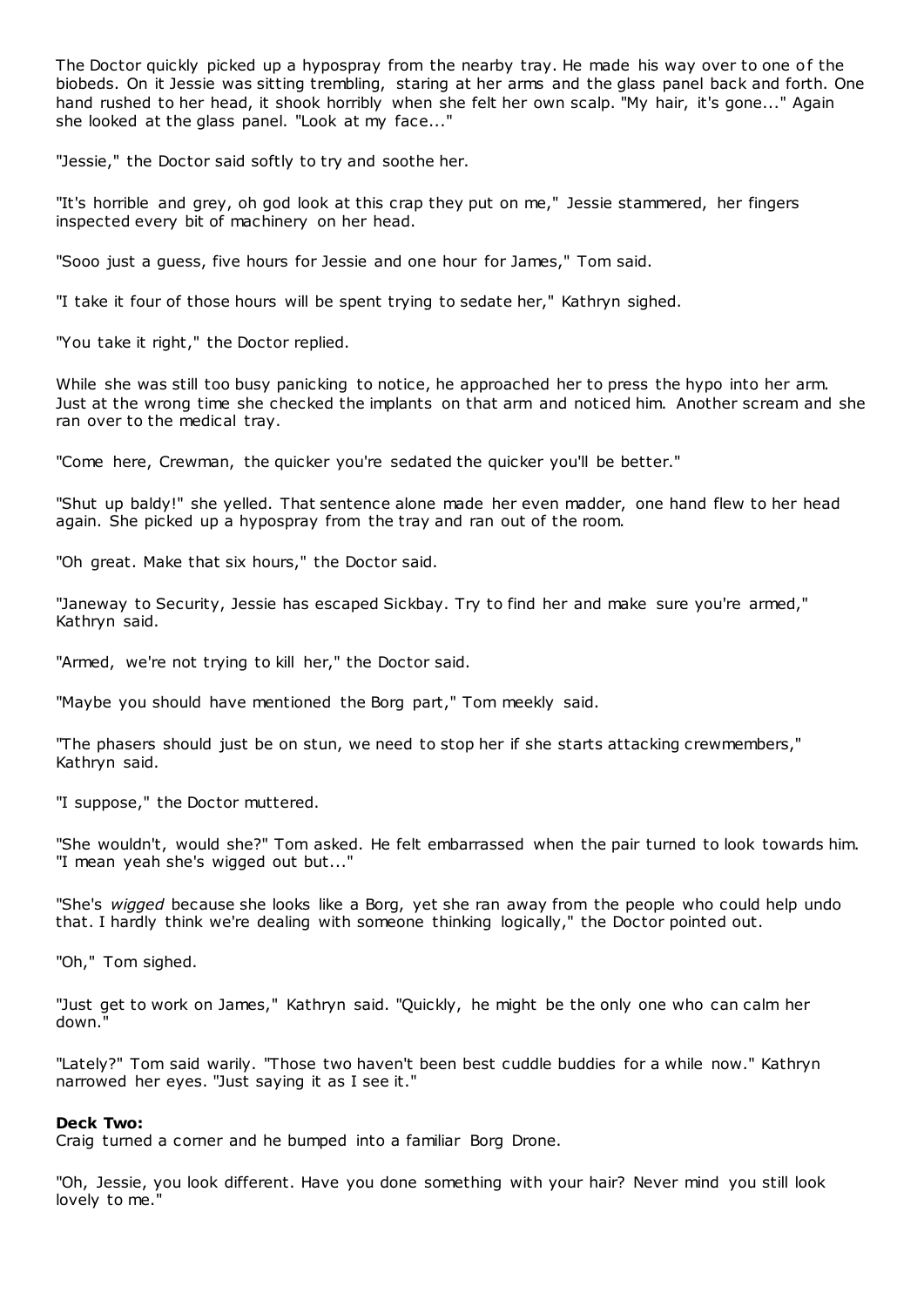Jessie screamed in rage and she knocked him over with one little shove. Unknown security officers appeared and one fired a phaser blast at her. It hit her in her arm. The other officers fired as well but a Borg shield blocked the attack.

"At least there's another advantage to being Borg," Jessie muttered. She pushed the security officers out of the way and she ran around the corner.

# **Sickbay:**

James had woken up, luckily for the crew he wasn't in the same mood as Jessie.

"I don't understand why she would run away. It'll be quicker if she was treated without resistance," Seven said.

"She would never admit it, but she's afraid of medical stuff. Probably the thought of you taking implants out of her scared her," James said.

"Speaking of which, we'll have to start on you," the Doctor said as he held a laser scalpel. Once it was active it looked a little menacing.

James looked a little shocked that it did, "yeah I don't know why she ran either."

Tom snickered to himself. As he expected he got a glare. "Just laughing at your joke, honest. I wasn't laughing at your grey look." He cursed inwardly as the last sentence was meant to be just in his head. "Sooo er, what happened?"

The Doctor gestured to James that he should lie back down. He did so while the Doctor collected a hypospray.

"Perhaps we can discuss that later," he said.

"They came out of nowhere, five maybe six beamed aboard," James said, his hand went to check his forehead which still hurt a little. The Doctor noticed that, then gave Tom a little look before sedating James. "The shuttle was tiny, not exactly much room to..." he was already starting to doze off.

"Resist?" Tom suggested.

James lightly shook his head, Tom swore he saw a smile starting to form. "Play."

The Doctor raised an eyebrow and smirked. "It's a heavy sedative, he'll say anything. It's necessary."

"I didn't say anything," Tom protested.

"I know, but you had that comment on something look," the Doctor said. "Let's get to work."

"What if I'm wrong? What if he's the only one to calm her down and we're wasting time?" Tom said in a worried voice.

The Doctor briefly glanced at him, "then we shouldn't waste anymore time."

# **Deck Three:**

Somehow, Damien and a group of rabbits had gotten onto Voyager. They or rather he appeared to be planning an invasion.

"This time they won't get away from us, right rabbits?" Damien cackled.

The rabbits ignored him. He handed out tiny guns to them, but they just sniffed them. One of the rabbits tried to eat theirs.

# **Deck Two:**

Thompson and Foster, both armed with phaser rifles, stared ahead of them with the same panicked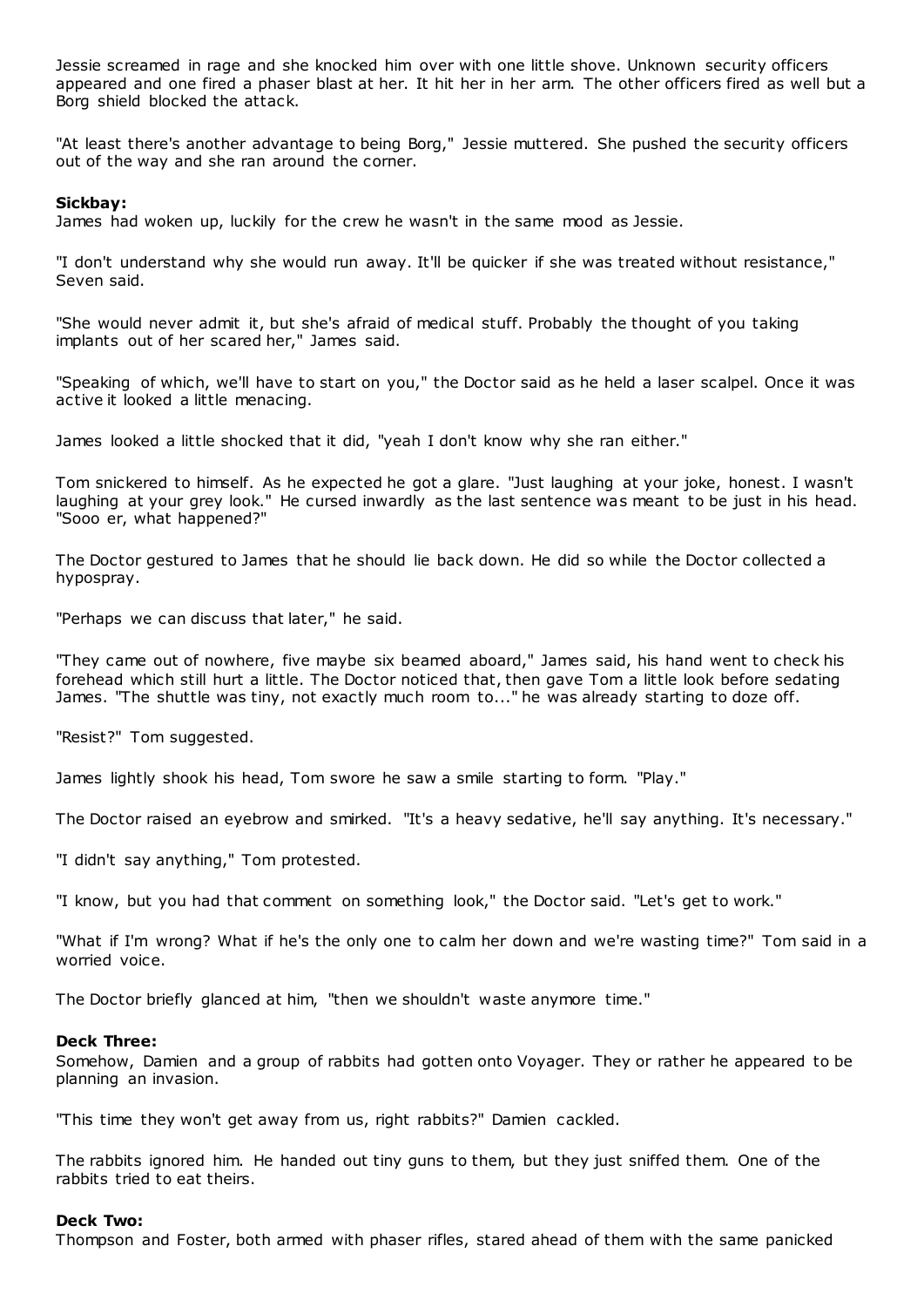expression. A groan from the floor made them jump until they realised that it was just Craig regaining consciousness.

"Jesus, don't do that again!" Thompson yelled at him. Foster shushed him angrily.

Craig tried to glare at him but it hurt too much. "Ow, I landed on my face." He climbed up to his feet. "Do what again?"

"Go wandering off without us. Without a main character on the team, we might as well be named Red Shirt One and Two," Thompson stuttered.

Foster smirked, "you mean Gold Shirt."

Thompson glared at him, "who's side are you on?"

Craig rolled his eyes. "I had to drop off my sister cos apparently Borg drones are too sweaty and that's contagious or something. I ran into Jessie on the way back."

"Oh god, is it as bad as people are saying?" Foster stuttered.

Craig nodded, "yeah. I haven't known Jessie long, but I thought complimenting her would calm her down." He gently rubbed his sore chest, "obviously I was wrong."

"Yeah, rookie move man," Thompson sniggered. "Only our fourth knows how to do it right, and even he's been smacked for it a few times." Foster nodded. "Though I don't see how you could compliment a creepy and gross mechanical bald woman." Craig's eyes went inhumanely wide. Thompson just continued to laugh, "unless she's got Seven boobs or something."

Craig cringed as Thompson's head came into contact with the wall. Foster nearly peed his pants when he noticed somebody new standing beside him instead of Thompson. Instead he ran for his life. Craig didn't dare try again, he ran too.

# **Sickbay:**

The Doctor smiled as he had successfully removed another piece of technology without any problems. He placed it carefully on the tray.

"May I?" Seven questioned, gesturing to the piece.

"Oh? Why?" the Doctor questioned, briefly glancing toward her.

Seven's eyebrow flickered up for a moment. "You do not trust me yet?"

"No that's not it, I'm curious," the Doctor answered. He began to work on the tiny implants surrounding his patient's eye.

"The assimilation progress was incomplete, that means the ship was destroyed minutes, perhaps an hour after the shuttle was captured," Seven replied. "I would like to know how." She picked up the piece of technology anyway.

"Um yes, sure but..." the Doctor said in response to that. "You think it was our people that did it?"

Seven stared at him with surprise in her eyes, he could only just make it out as she kept her usual straight face. "Yes."

"I don't see how," the Doctor shook his head. "From what I can make out from Mr Taylor's scans, the connection wasn't even complete."

This time Seven showed her surprise on her face. Her eyes flashed. "Impossible. The connection to the hive mind is instant."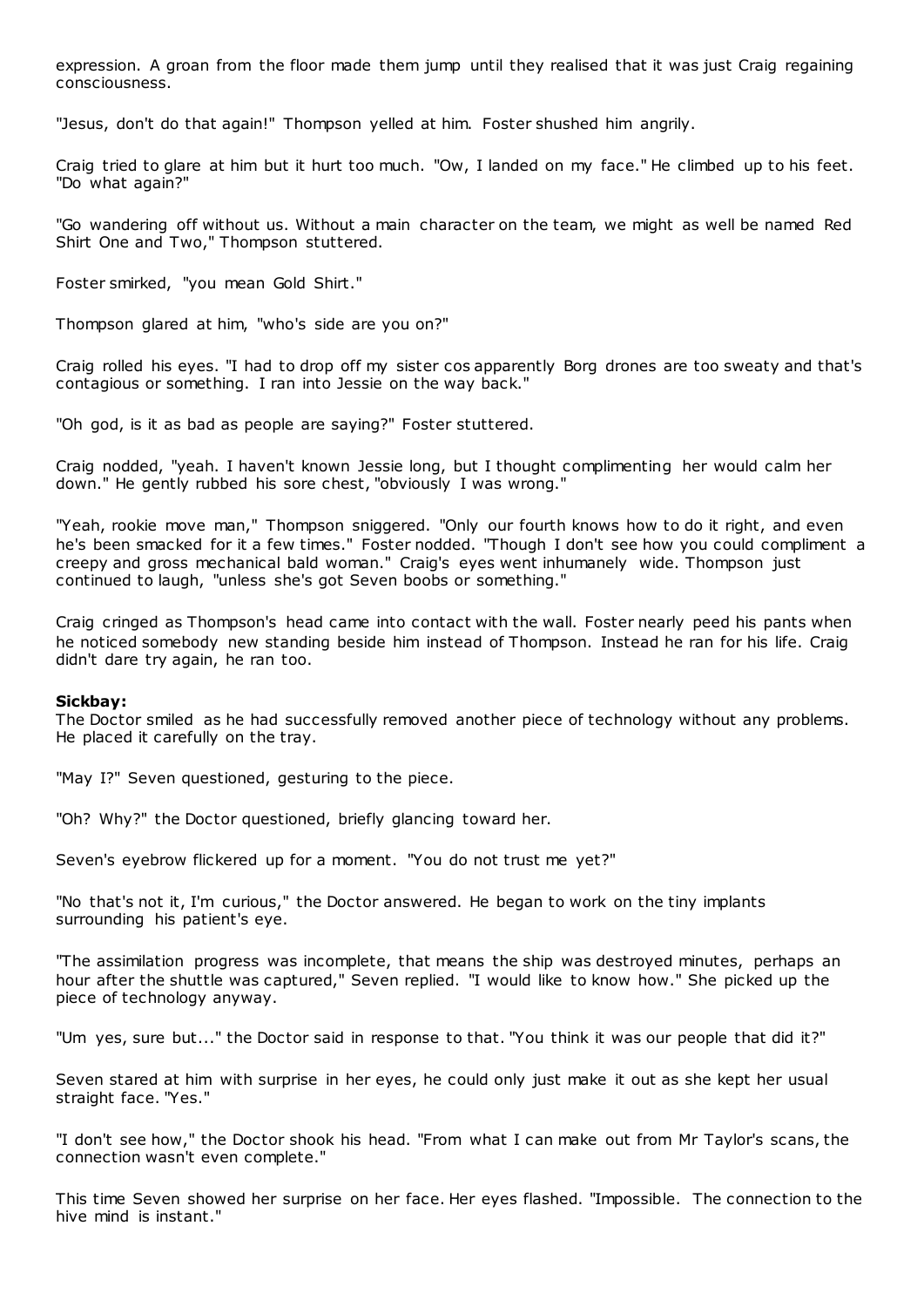The Doctor gestured to the technology she was holding. "I originally assumed that's why you wanted that. I thought you saw what I did." Seven only blinked. "His transmitter wasn't taken away or damaged like yours was, I checked. From what I can make out of it, it was sending and receiving like it should."

Seven stared down at what she was holding. "Then how do you know the connection wasn't complete ?"

"I noticed it when I scanned them both on arrival, there was a huge difference. The nanoprobes do a lot of the work, correct?" the Doctor started to answer. Seven didn't reply, she kept her gaze fixed on the device in her hand. "Well it looked like something weakened them, halted them in their path as it were. The Borg obviously had tried to compensate but..." He stopped when he noticed the ex drone starting to shake, it took him by surprise.

"It destroyed them," Seven said quietly.

"I wouldn't go that far," the Doctor said with a worried look on his face. "One faulty connection with one drone wouldn't bring the collective to a screeching halt."

"No, it would do the opposite," Seven said. The Doctor's frown grew. "This has happened before."

"Really, what happened exactly?" he asked.

Seven stared intensely at the technology in her hand, she raised it a little. "The Borg were unable to determine the cause. One assimilation disrupted the hive mind on two cubes for nine point seven seconds..."

"That's not so bad," the Doctor said.

"Hundreds of thousands of minds were no longer in perfect harmony. Imagine going from that to the sound of thousands of people thinking about different things at once," Seven said, her attention slowly moved to the biobed. "Confusion, anger, fear. Nine seconds was all it took to destroy both cubes."

The Doctor understood, "oh."

"If this happened here too, she wouldn't allow that to go on for long," Seven said quietly. "If the drones didn't destroy that ship in their confusion then she would have."

"Who?" the Doctor frowned.

#### **Meanwhile:**

"Janeway," the Borg Queen hissed. She then threw something straight ahead of her. It reached the target she was aiming for and she smiled triumphantly. "I know this is all your fault, you can't hide the truth from me."

One drone behind her jumped as his connection was severed. "I'm free!" he giggled. Then he realised that was a big mistake as the drones he was working with were twice his size. They dragged him off kicking and screaming. "Damn it, what are the odds!"

"Cube 17 has also been disconnected while on approach," the Queen said, her smile faded. Again she threw something ahead of her.

The poor drone standing in front of her suddenly became aware as well. He could not see anything ahead of him. All he could feel was something stuck to his forehead and a couple of nagging pains around his face.

The Queen glowered at him as she approached, only she wasn't really staring at him, just the picture taped to his face. Harshly she yanked the two darts she had thrown into it, it made him yelp, blowing his cover. "Another... re-assimilate him."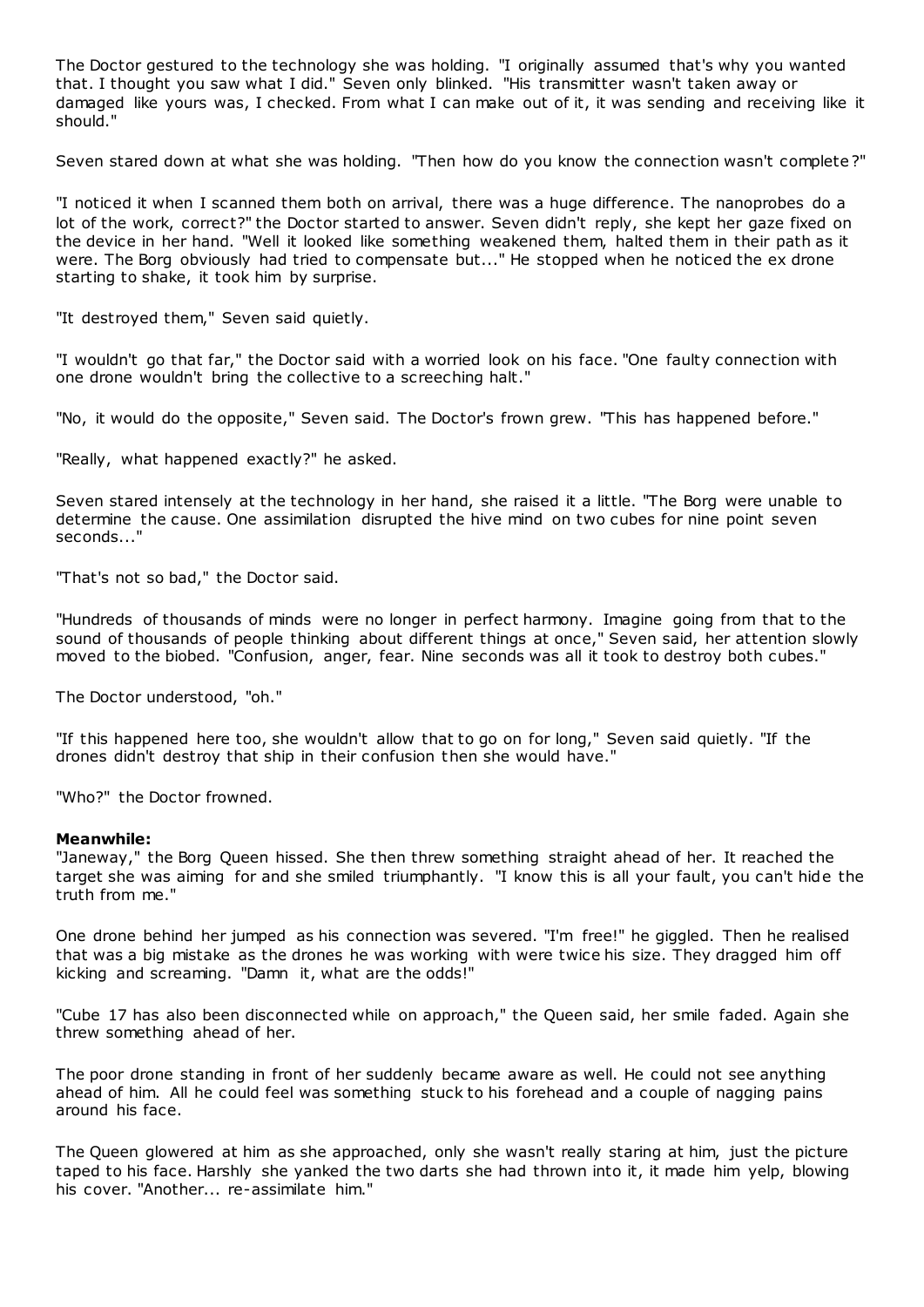Two more drones charged forward to grab the newly disconnected drone and drag him away. The Queen growled, "I know it is you, only a Janeway could cause this much damage to us."

#### **The Mess Hall:**

"I hear that Jessie's become a Borg and she's running amok on the ship," little Naomi Wildman said.

She was sitting with Kiara as they played with blocks. Neelix sat in a chair nearby, carefully keeping watch of them.

The younger girl pouted. "Want hide. Borg are ew, look at Seven."

"Yeah, Seven's scary," Naomi nodded. "We should hide."

Neelix shuffled out of his seat and lowered himself down to kneel next to the girls. "Now, don't worry. She'll not come here. There's too many people around that'll see her, catch her."

"Are you sure? Whenever people say things like that the same thing happens straight away," Naomi said.

"That's not true," Neelix said.

One crewmember nearby stupidly took a bowl of Neelix's broth, his friend looked worried. "Hey, I have no rations left. It's not going to kill me, you know."

"Man eating crap," Kiara said when she spotted that.

Neelix looked a little confused. "You must stop saying that word."

There was a thud nearby. The man from before was lying on the ground, choking on something. The bowl he held lay on the floor, the contents somehow managed to stay in it despite that.

"Oh dear, he must have forgot to chew," Neelix stuttered. He hurried over to tend to him.

"Yeah that's why," Naomi said. Kiara nodded.

*"Security to all hands on Deck Two. Secure your positions, a Borg Drone is on the loose. For the love of god, don't make any bald or hair jokes."*

*"Dude, really... she'll hear that!"*

*"Uhoh."*

"You right," Kiara stuttered.

Naomi sighed, "yup."

"Oh my god, will you just shut up!" they heard Jessie scream. Everyone in the room slowly turned towards one of the doors where she now stood. None of them really knew what to do. "Ugh... so sick of this," she stammered as her hand flew to her head.

"Uhoh," Kiara stuttered.

Naomi sighed, "why am I always right?"

Jessie's hand accidentally brushed one of the implants on her head, where some of her hair should be. It started to tremble. "No, no... that's not me. I'm not here. This is somebody else," her voice also started shaking.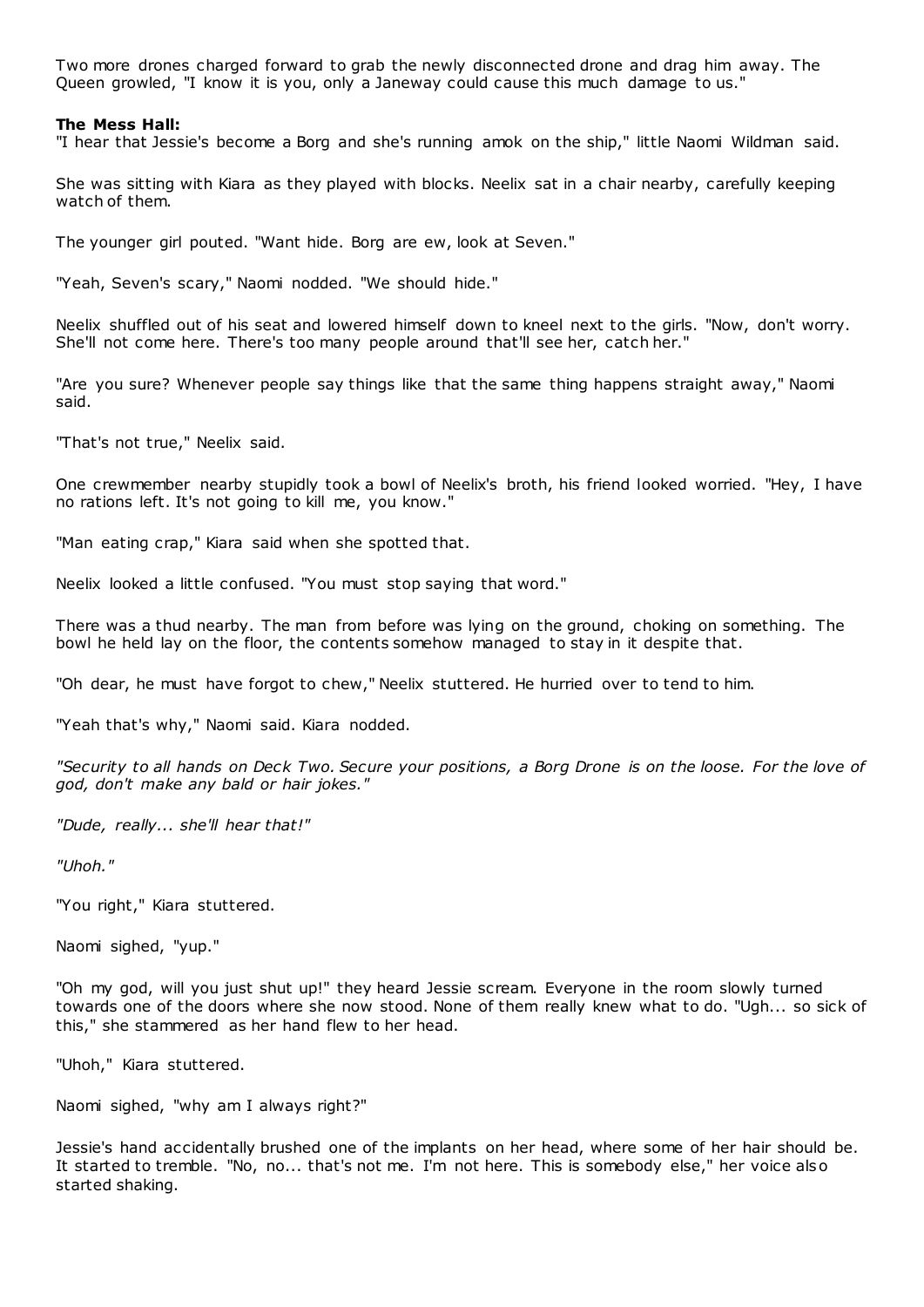Neelix slowly climbed up, then began his approach. Everyone thought he was more nuts than usual. "Jessie..."

"No," Jessie laughed bitterly. "It seems like I'm everyone, they... won't stop yelling, for god's sake!" she screamed again. Tears started falling from her eyes. "Stop it."

Neelix stopped walking towards her. "What do you mean? Do you hear the Borg?"

"Borg? A bunch of whiny misfits," Jessie muttered. Her jaw clenched, the pain in her head was getting intense. "Don't they get it, I can't hear a word they're saying. It's all jumbled."

"Um, that doesn't sound right. Why don't we go back to Sickbay and..." Neelix carefully said.

Jessie's head shot up, her eyes flashed in his direction. "No! Then it'd be true. I'd be Borg, ugly and hairless. A nobody!" Neelix dared to continue his approach, but very slowly. "Stay away from me, hairball!"

The people in the room that knew her or about her all cringed at that last word. Jessie did as well.

Security chose that moment to rush into the room, all of them armed with phaser rifles. Jessie pushed the Talaxian to the floor before turning and rushing back for the door. They quickly fired at her, forcing her to duck down to the floor. Unfortunately a lone crewmember was on his way inside and took one of the hits.

"Damn it, every time!" the person who shot him complained. The others rolled their eyes as they rushed forward to chase after Jessie. She meanwhile scrambled back onto her feet and ran off.

Once they were in the corridor they couldn't see any sign of her. They carefully headed down the corridor, being extra cautious at the corner. They had a feeling she was, but none of them were really prepared for her to be waiting on the other side. The first one to turn the corner were elbowed in the ribs, forcing them to drop their rifle. Jessie quickly picked that up and ran off again.

Back in the Mess Hall Naomi sat next to Neelix, she pouted as she pat him on the shoulder. "Neelix, you okay?"

He groaned, "yes, I'll live."

Naomi gasped as she saw Seven enter the room from the door the Security came through first. She quickly ran into the kitchen to hide.

Seven only raised her eyebrow at that. "I assume Crewman Rex has been through here."

Neelix nodded. "Uh huh. You just missed her." He pointed towards the other door.

Seven nodded, "I should hurry."

Kiara scowled at her, the ex drone was suddenly reminded of Kathryn. "I tell mummy."

"Tell *mummy* what?" Seven was confused. She shook her head, "never mind, I have to hurry." She dashed for the opposite door.

Kiara pouted, "mummy be mad, scary." Neelix looked on with worry, he knew she was right.

Kathryn paced the centre of the Bridge, impatiently tapping her fingers across her folded arms. Chakotay watched, he feared the hands would go to her hips any second.

"In English Doctor," he said quickly.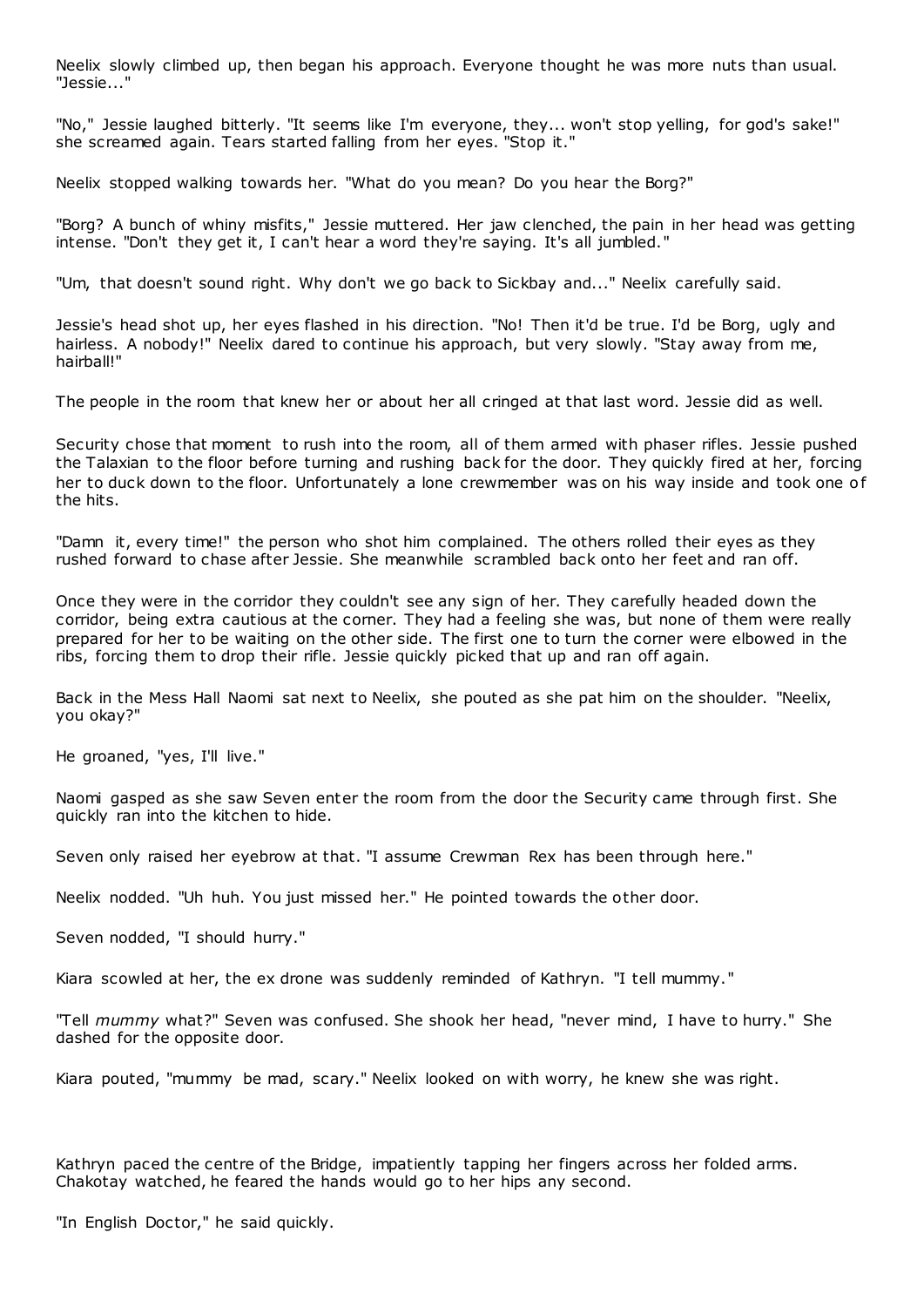*"Um, Seven believes that the malfunction severed the connection between the hive and that cube, but the drones themselves were still connected together. Imagine a collective chaos of terrified people who aren't used to making decisions anymore. We're lucky that all they did was crash their ship."*

Kathryn rolled her eyes, "I got that part! How does that help us now?"

*"It doesn't."* Kathryn growled in response. *"Uh it does explain why they were disconnected from the hive before we found them, and why Jessie reacted the way she did."*

Harry frowned, "no hair seemed like a reasonable answer. Why change it?"

Everyone heard an impatient sigh on the other end of the comm. *"I haven't."*

Chakotay looked a little confused. "All right, so Jessie flipped because she's hairless and hearing voices. That I get. There's two parts I still don't though."

Kathryn nodded, she sighed as her arms fell to their sides. "Most of the drones are dead, who the hell is she still hearing and why didn't you detect it?"

"Exactly, and why is James relatively normal... his version of normal anyway?" Chakotay questioned.

*"Um that's going back into the not English territory you were complaining about."*

Harry looked very worried at this point, he decided now was a good time to speak up. "I think I know the answer to the first part." Everyone turned to him. "Twice I've picked up very distant transwarp signatures. I mean very, as in just within our long range sensors."

"That's okay Harry, it's not your job to tell us these things," Kathryn said in a fake sweet voice.

Chakotay quickly figured he should rescue him. "Perhaps the problem is in this particular area. Any cube going to retrieve or destroy this cube probably gets affected as well."

Kathryn groaned, "and Jessie gets more friends."

"And more bonkers," a voice they didn't expect sneered from behind.

Everyone glanced back towards the turbolift to find Damien standing in front of it. The doors were still wide open.

"Oh crap," Kathryn groaned. "I hoped he was dead."

Damien laughed, "oh I bet you do. I knew you would come here." He outstretched his arms, "this time I'm ready for you and I'm not alone. My army will destroy you."

Everyone stared blankly at him as he appeared to be alone. Tuvok's eyebrow raised high when he spotted something in the corner of his eye. He looked down to see a few rabbits hopping out of the turbolift.

"Is this the cue to be scared or to laugh out loud?" Kathryn said mockingly. She hadn't noticed the invasion, not yet anyway. Her nose began to feel like something was tickling it.

"Captain, Mr Damien is not alone," Tuvok warned.

Damien smirked at the Vulcan. "That's Master Damien to you." Harry and the people at the back stations started to notice the rabbits leaking onto the Bridge. Most of them still had their guns, they were either chewing on them or were managing to hold on to them like they would a carrot.

Kathryn couldn't take it anymore, she sneezed about five times. Chakotay looked on concerned, then he glanced back to see what everyone else was seeing. "Oh you've got to be kidding."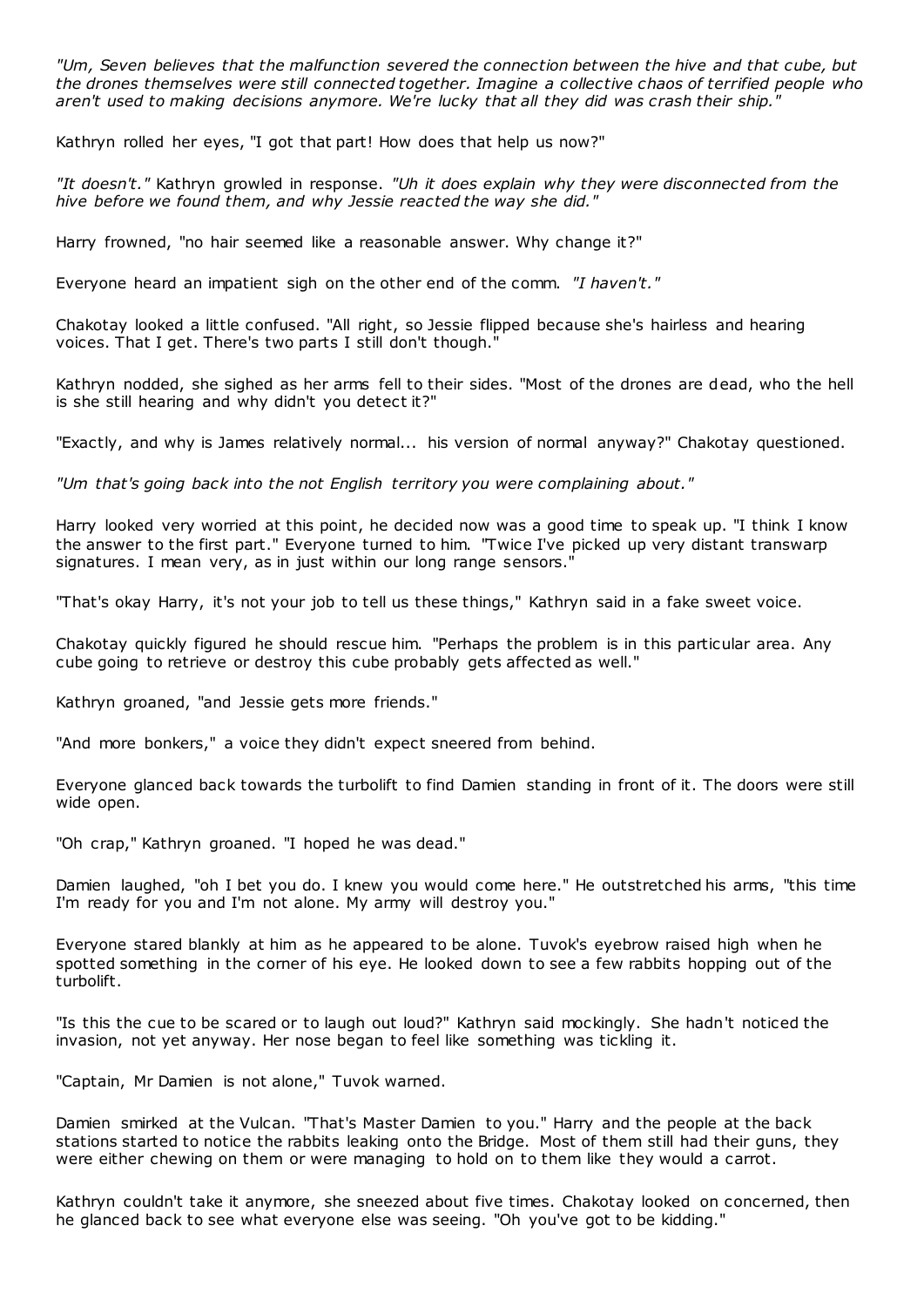"Yeesh Harry, since when did you start using *odour de rabbit stink*!" Kathryn snapped towards Opps. She finally saw the problem when she did though. "Oh."

"Mwahahahahaha, I can see my army has rendered you all frozen in fear," Damien laughed.

"No, just confused," Harry said as one rabbit managed to get onto his station. He reached out to pet it.

"Mmmhmm, that's it, lower your guard," Damien chuckled.

Kathryn sneezed another four times as she marched over to confront him. Unfortunately about twenty rabbits were in her path. It forced her to retreat a few steps backwards. "Are you freaking serious? An army of rabbits with little pistols. I can't believe I'm saying this to you as I figured you already did but, have you lost your bloody mind!?"

Chakotay nodded, "even more so."

"Of course not, I made it onto your bridge didn't I? Your Security didn't even dare approach me," Damien cackled.

Harry winced, "yeah they're a bit busy." Kathryn rolled her eyes and then sneezed again.

"No matter. I can take over while you're all shaking in fear," Damien smiled.

"The only thing I'm terrified about is if those rabbits crap all over the carpet," Kathryn grumbled. Another two sneezes came afterwards. "You can't honestly think this will help you or anyone, I mean look at them!"

Chakotay smirked as two were already near his feet, one of them had dumped its gun to chew on his boot. He quickly moved his foot away.

Everyone jumped as a scream came from the back of the bridge, they quickly looked to the source.

"Rabbits.... oh my god, what the hell... why are they here!" Jessie screeched, she quickly tried to go back into the other turbolift but got the wall instead.

Damien frowned at the state of her, then he smirked. "Now there's someone who appreciates the true nature of the rabbit."

Kathryn covered her face with her hand. "She's barely a Borg, why has no one caught her yet?"

The rabbits still at the back of the bridge seemed to take Jessie's screams as an invitation. All of them clambered around her, some were even jumping up at her.

"Aaah, oh god, oh god!" Jessie screamed, her body shook violently. She tried to veer off to one side but they had surrounded her. "Get these disgusting things away from me!"

Damien laughed, he walked towards her. "Okay rabbits, you've surrounded her. Now attack!" The rabbits ignored him. A few of them were rubbing their heads against Jessie's leg.

"Why would they get so affectionate around a Borg?" Harry wondered out loud.

Tuvok carefully approached Damien from behind, he then grabbed his arm. "No! What are you doing! You're supposed to be attacking!"

Jessie couldn't take it any more and she jumped over the rabbits to get back to the turbolift. "Help me," she stuttered as she ran straight into Seven exiting it. Before she could really do anything about it Seven pushed a hypospray into her arm. It didn't take long for it to take effect, Seven kept a hold of her so she wouldn't fall.

"Well, for once Damien had a use," Chakotay smiled.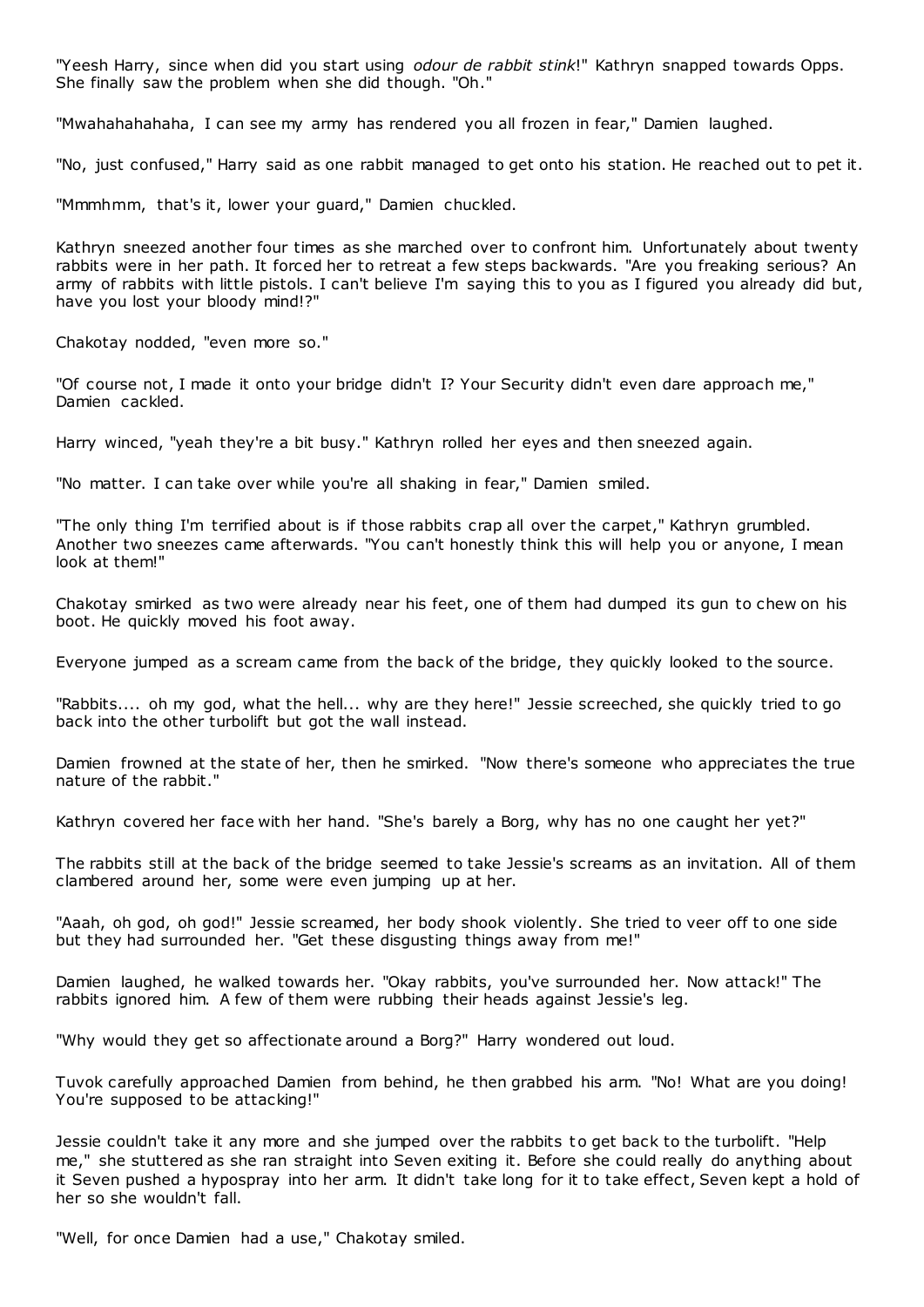Damien tried to pull himself away from Tuvok. "No, rabbits.... attack!" The rabbits took that command as go to sleep, so they curled up and did just that. "No!"

Harry smiled at the one still on his console, "they're kinda cute."

Kathryn glared at him, but the cuteness he was seeing made him immune to it. That didn't make Kathryn any happier, at all.

"Rabbits, wake up!" Damien yelled. All of them did, they looked very angry. "Good, now attack!" Damien yelled. They did, they attacked him. Tuvok had to back off a little to avoid it as well. After five minutes of biting and scratching he eventually disappeared in a transporter beam.

"Oh for... well done Security Chief," Kathryn groaned.

"I should be able to track him," Tuvok said, he rushed back to his station.

Kathryn narrowed her eyes, then she sneezed again. Chakotay smirked as that one sneeze turned into ten. "First, lets find somewhere to put these rabbits."

Seconds later they were transported away as well. Chakotay looked to Tuvok. He looked confused, "interesting. I cannot trace the source correctly. Sensors claim they are still on Voyager."

"Ugh, he's probably been here this whole time," Kathryn said in between sniffs. With an angry groan she stomped off to the turbolift. She changed her mind as a few more sneezes happened when she got there, instead she went for the one Jessie and Seven were nearby. "I'll kill him for this myself."

"He's been gone for a year and this was the best he could come up with?" Harry said with a smile. "I don't think we need to worry."

Chakotay nodded, "you're right but something tells me we really should find him anyway."

*Captain's Log Stardate 51940.3: The Doctor has finally finished removing the Borg implants from James and Jessie, as well as disconnecting Jessie from the crazy hive. That should make her a tad saner and little less unbearable than usual. I've asked the Doctor and Seven to investigate how that even happened and why it only happened to her, that should keep Seven out of trouble and scenes. Heh.*

*Tuvok meanwhile claims there's no sign of Damien on Voyager. He only could have gone to the planet surface, which he definitely didn't do. I hope that I never see that little crazy pansy ever again. It took me an hour to stop bloody sneezing.*

"Did it work?" James asked.

The Doctor briefly glanced in his direction, he looked a little offended. "Of course, who do you think you're talking to?" Both of them swore they saw a tiny smirk appear for a second on Seven's lips. "The only thing I'm uncertain of is why your assimilation didn't work. Did you hear any voices?"

"No more than usual," James smiled. The Doctor just sighed in annoyance. "Yeah I did. The voices were talking together for a moment and then they weren't."

"Weren't talking together or talking at all?" Seven questioned.

"At all," James replied.

"Hmm." The Doctor reached for a hypospray which he then immediately pressed into Jessie's neck.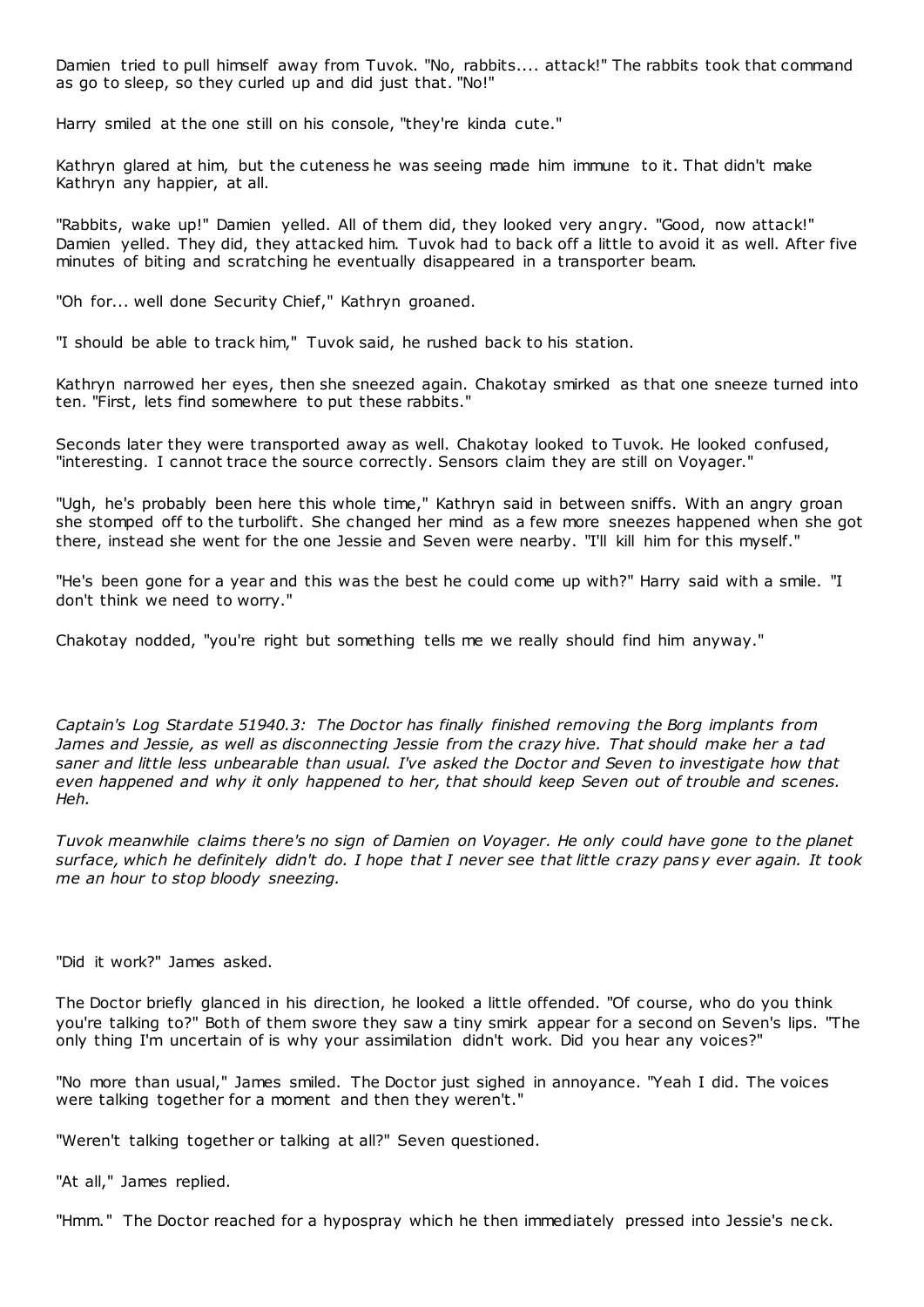"I do remember the drones in the shuttle acting a bit... strange is probably the best word. After that," James said, shaking his head.

The Doctor pulled out a tricorder to scan his patient. "There must have been something wrong within the cube itself. There's nothing in your scans that show you're any different to other Humans they've assimilated, I doubt it was because of you." James spotted a puzzled eyebrow raise from Seven, he ignored it for now. "It's likely whatever it was didn't take effect until after your assimilation."

James glanced down to the floor. "No, they got me first."

"Hmm. You didn't by any chance have any of Mr Neelix's food or Leola root on the shuttle, did you?" the Doctor smirked.

"We weren't on a suicide mission you know," James answered.

The Doctor shrugged, "well my ideas have been exhausted."

Jessie lightly groaned as she started to wake up. She jumped out of her skin and then bolted upright.

"Keep those things away from me!" she screamed.

"What things?" the Doctor asked.

"Oh thank god, have the rabbits gone?" Jessie asked.

"What rabbits?" James asked.

"A man referred to as Damien and fifteen rabbits tried to take over the Bridge. If it wasn't for them we never would have caught her," Seven said.

James tried his best not to laugh. "Really, so he wasn't lying when he said he'd find better *people* to enslave."

Seven didn't understand but the Doctor did, he chuckled. "Yes, Damien is quite a... character. A rabbit army though, that's a new low."

Jessie frowned as she stared towards James. "Wait, you're normal again." The Doctor resisted a laugh but everyone still heard the throat snort. "Am I?"

"Take a look," the Doctor said. He picked up a small mirror from the tray nearby to hand it to her.

"No keep it away!" Jessie screeched as she squeezed her eyes shut.

"It's okay, Jess, your implants have been removed too," James said.

Jessie reluctantly took the mirror away from the Doctor and she had a look. A big grin grew on her face.

"Look at that, I'm not hideous anymore," she giggled.

Seven's eyebrow twitched. "She has odd priorities." The Doctor cleared his throat.

"Yeah, that's not..." James said, but he was interrupted by a surprise hug from Jessie. He looked shocked, he just stood there awkwardly.

Tom and Harry arrived as soon as the hug started, Tom couldn't help but snigger. "See, what did I tell you. I leave for five minutes..."

"Tom, do me a favour," Harry butted in.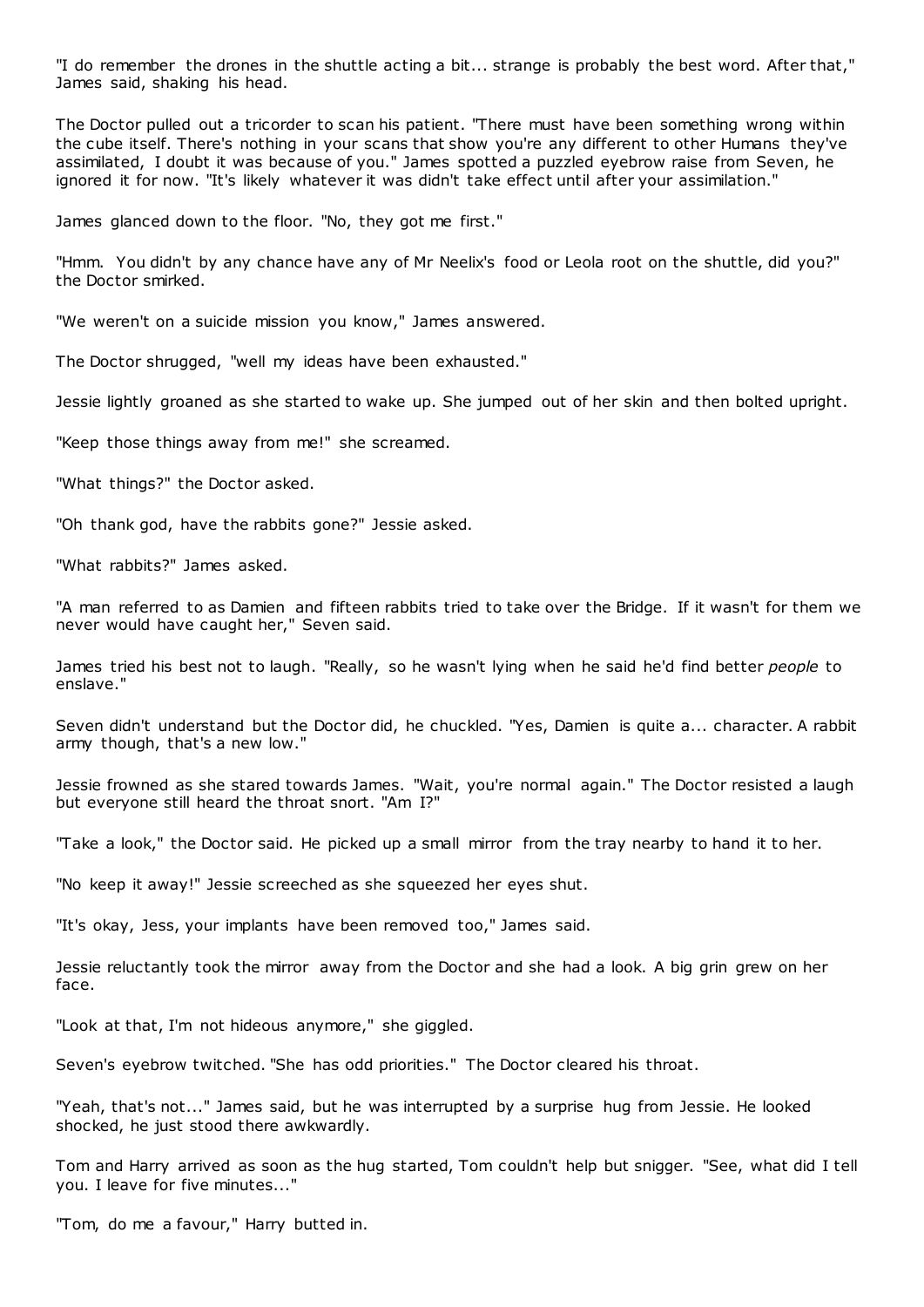"What?" Tom said.

Harry gave him a light elbow into his arm, "shut up."

"What are you two doing here?" the Doctor asked.

"Er, to see the patients," Tom muttered.

"He means to tease the patients," Harry said.

Jessie pulled out of the hug, her face was bright red. "Sorry..."

"It's okay," James shook his head.

"No it's not, I was just happy that nightmare was over," Jessie said. She sat back on the edge of the biobed.

Tom nodded, "we're all happy Jessie has hair and no longer hears voices." As he expected he got a glare. "Well that was nice while it lasted."

"Mr Paris, isn't your shift over?" the Doctor muttered.

Harry gave Tom a smirk as he slowly developed a pout on his face. Both the Doctor and Jessie were staring at him, which made him feel like he was shrinking. He mouthed a fine and walked out. Harry followed him.

"Crewman, why were you so afraid of those creatures? I find it hard to understand," Seven asked.

Jessie shuddered as the memory of the rabbits jumping at her came back. "Eugh... those things are meaner than they look." Seven's eyebrow raised again. "Everyone's like aaw how cute, but in reality they bite little kids fingers." As she spoke her attention went to her hands, her whole body shook as she noticed there was still some Borg technology there. "What..."

James looked a little uneasy, the Doctor more so. "Oh, the assimilation tubules. I didn't want to risk doing any permanent damage to your hand to remove them. Perhaps when I learn more about Borg technology..." the Doctor said.

"Oh god, so much for not looking like a freak," Jessie muttered to herself.

The Doctor was about to say something but James shook his head at him. He nodded and walked away, Seven glanced between the two before doing the same.

"Crewman Rex seems awfully fixated on her looks," she commented.

"You've noticed?" the Doctor pretended to be surprised. "It's a little more complicated than that I think."

"Jess," James said as softly as he could.

Jessie shook her head, "no, don't. I know it's a big fuss over nothing."

"I don't think so," James said.

Jessie sighed deeply. She glanced at him, paying particular attention to his hands. "You don't have them."

"No. The Doc said they had trouble assimilating me. Apparently it explains the cube crash and the out of sync voices you were hearing," James said. He frowned, "no I don't get it either."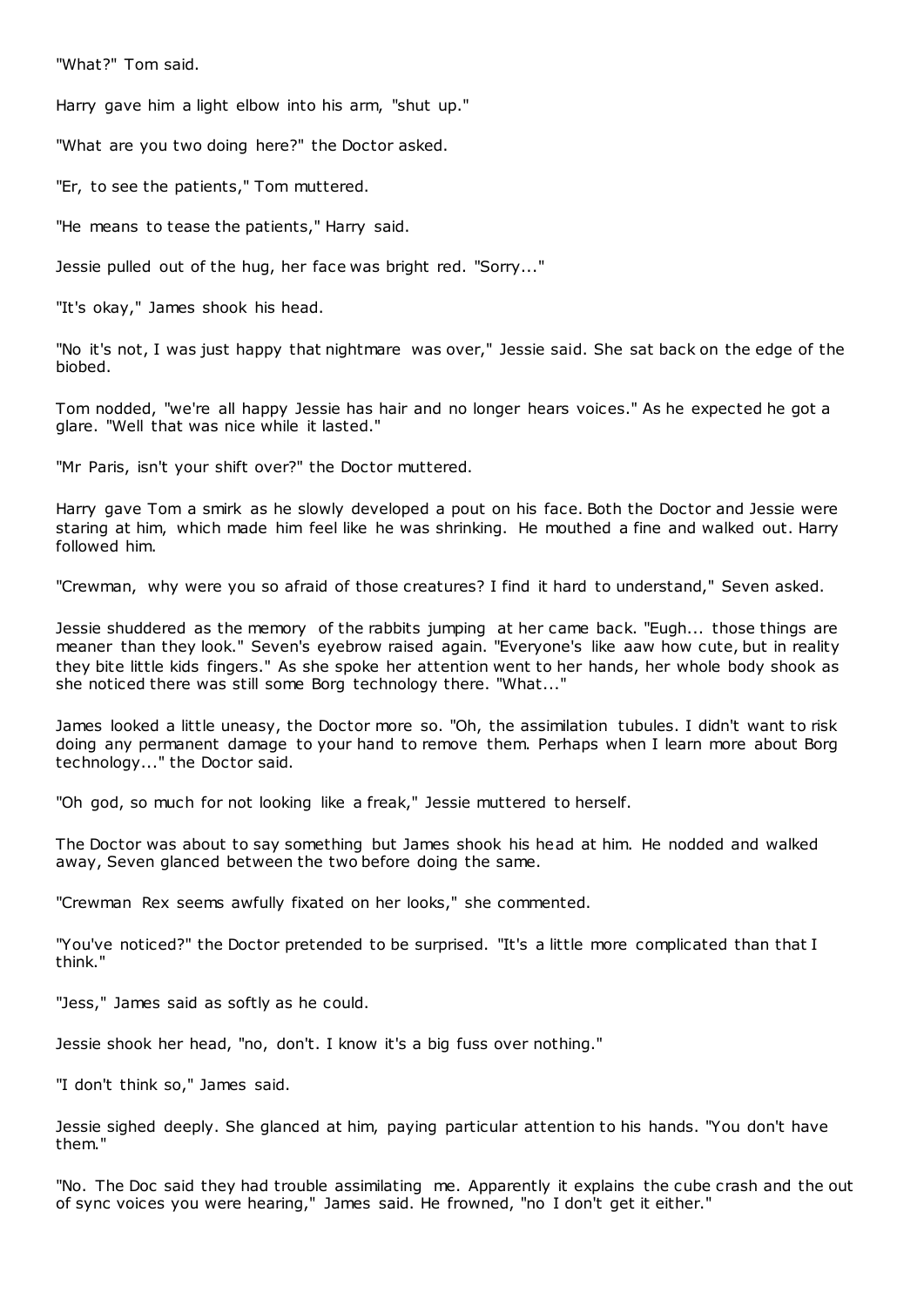"Lucky you," Jessie sighed again, her good hand clutched the one with the tubules still in them. "These things just make me look even more odd than I did before, what does it matter?"

"You don't," James quickly said. Jessie looked up at him, a frown appeared on her face. He shook his head, "I mean you don't look odd. Not now and not before."

Jessie smirked as she didn't believe him. "What about as a Borg?"

"Not even as a Borg," James replied. "Even with the Borg stuff you're better looking than most." He cringed, his cheeks turned a little red. "Crap, I mean..."

"I agree," a voice from the door said.

Jessie groaned, "ohno, it's not..."

She and James turned their heads to the door to see Craig walking in. He looked redder than both of them put together, but he had a smile on his face. "That's what I was trying to tell you when you knocked me over," he said. "Then I thought..."

"Ow?" James questioned, resisting a smirk for now.

"No," Craig replied. "Well yeah that too. I never actually got round to asking, um..." His smile was gone, he looked a little nervous. Jessie meanwhile was staring at him blankly like she had no idea what he was going to say. "I have this program right, and..."

The Doctor chose that moment to walk out of his office and almost collide with Craig. He took one look at his blushing face and pushed him towards the door. "No flirting in my Sickbay."

"What, since when!" Craig stuttered as he disappeared outside.

"He's a weird kid sometimes," Jessie muttered. "I don't get him."

"You don't? I thought he was pretty straight forward," James said, still resisting a smirk but failing. "I'd better go..." Jessie grabbed his arm to stop him before he did leave.

"No he wasn't, but you were," she said.

"Huh?" was James' only response.

"You said I looked better than most girls even when I was Borg," Jessie said, ignoring the heat building in her cheeks again. "Why would you say something like that?"

"I... I was trying to cheer you up, sorry," James stuttered nervously. He pointed towards the door, "I should go before..."

Jessie shook her head. "Why do you have to say that, do you know how really awkward that makes things?"

Little did either of them know Tom had walked back in, and was watching this by the door.

"No, I used to say that stuff all the time, didn't I?" James said.

Jessie sighed, "yeah you did, but now it's..."

Tom had raised his hands in front of his face, he was slowly bringing his palms together. In his perspective his hands were behind the two people he was watching's heads. "Now, kiss. I've got ten days rations riding on this."

The pair turned their heads in his direction. He suddenly felt a little light headed as he backed away to the door.